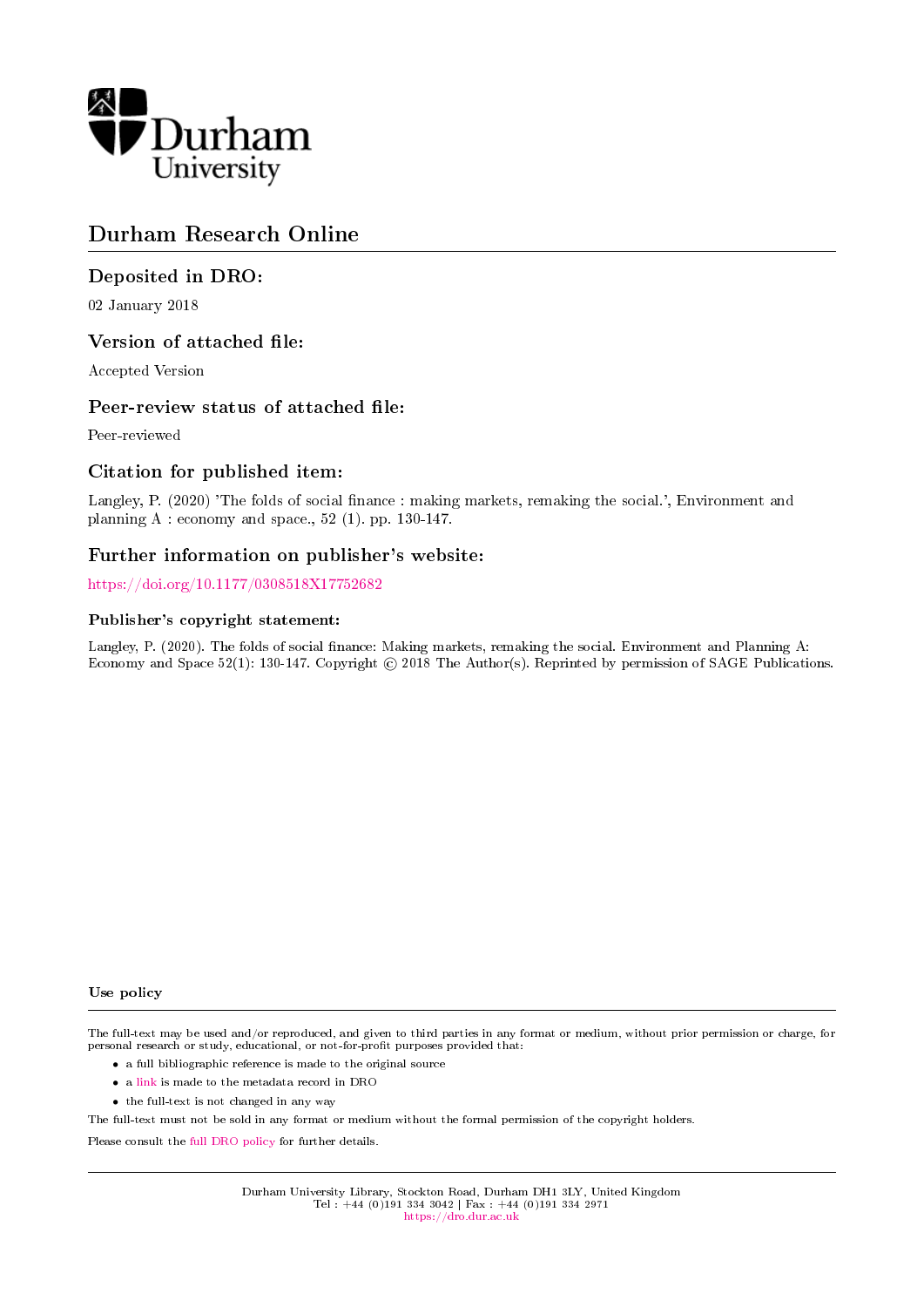Forthcoming in: *Environment and Planning A: Economy and Space* Accepted for publication, December 2017

### **The folds of social finance: Making markets, remaking the social**

Paul Langley

Professor of Economic Geography Department of Geography, Durham University, Durham, United Kingdom [paul.langley@durham.ac.uk](mailto:paul.langley@durham.ac.uk)

#### **Abstract**

The global financial crisis acted as a spur to 'social finance', a loose grouping of markets demarcated on the grounds of their ostensible social purpose. This article's critical analysis of social finance contributes to cultural economy research into marketization processes in economic geography and allied fields. First, responding to calls for greater attention to be given to heterogeneous and variegated market-making processes 'on the ground', social finance is analysed as a relatively discrete and hybrid modality of marketization that makes possible the valuation and capitalization of the social economy to address collective social problems. Second, moving beyond topographical accounts that understand geographies of marketization as 'taking place' through the outward expansion of the market's imagined boundaries, Gilles Deleuze's concept of 'the fold' is elaborated upon to develop a topological analysis of the spatial constitution of social finance markets. The folds of social finance are seams of inflection, entanglements where the social utility typically lacking from mainstream finance is variously spliced and stitched into marketization processes. In social finance markets-in-the-making, 'the social' is also shown to be remade as an array of thoroughly liberal associations and subjectivities that are, at once, pluralist, ethical and entrepreneurial.

**Keywords:** social finance; social impact investment; marketization; topological space; the fold

#### **Acknowledgements**

Earlier versions of this paper were presented at 'Frontier Regions in Global Finance Lecture Series (Goethe Universitat Frankfurt, February, 2017), 'Financialization and Beyond' (Society for Economic Anthropology Conference, Iowa City, April, 2017), Seminar Series at the School of Geography, University of Nottingham (May 2017), and 'Geographies of Markets' (Karl Polanyi Institute, Concordia University, June, 2017 The paper has benefitted greatly from the questions posed on each occasion. I would also like to thank José Ossandón (Copenhagen Business School) and Brett Christophers (Uppsala) for comments by private correspondence.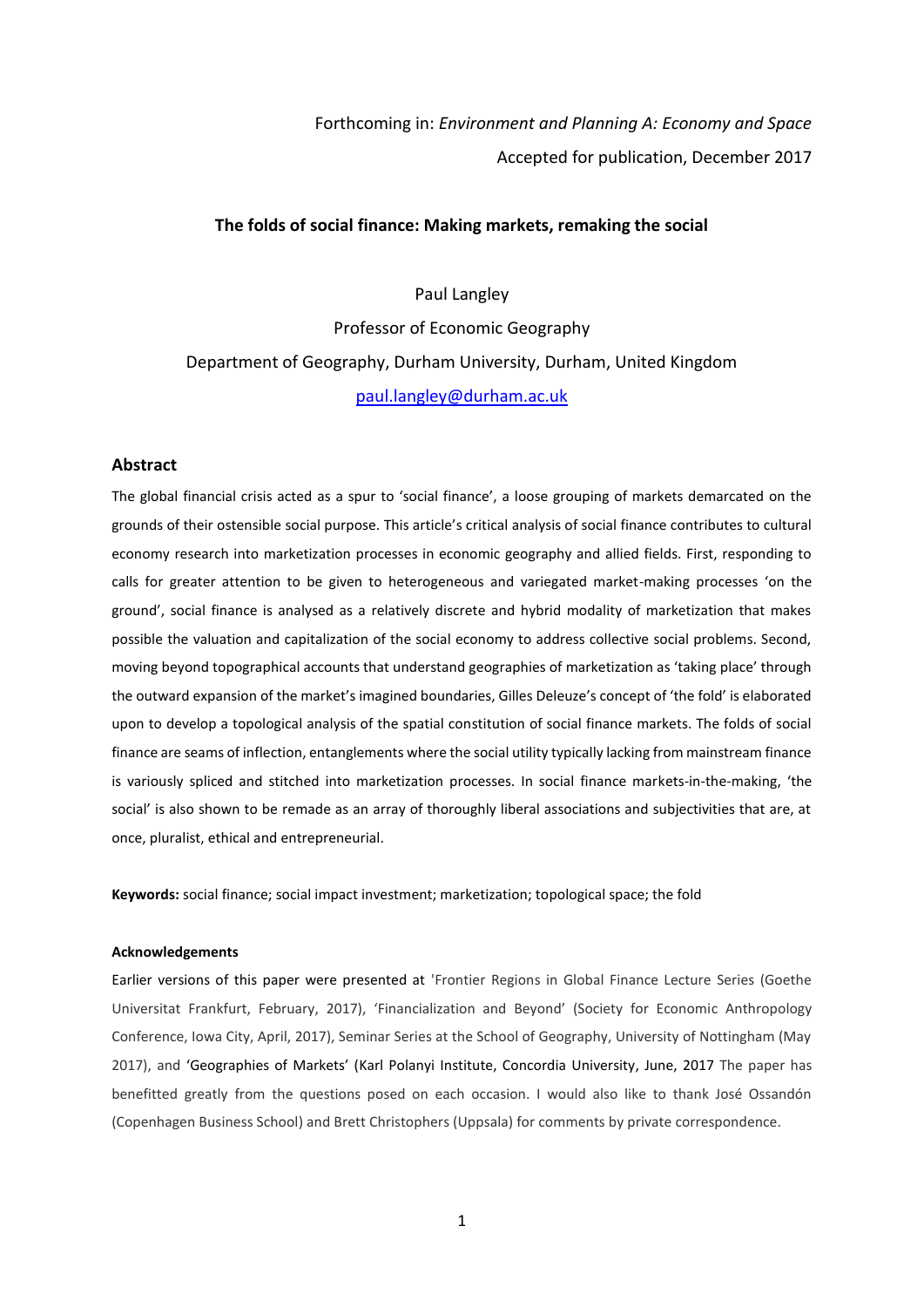#### **The folds of social finance: Making markets, remaking the social**

#### **Introduction: 'Unity Bonds'**

*If You Don't Let Us Dream, We Won't Let You Sleep* was first performed at the Royal Court theatre in London's West End in February 2013. In the opening scene of the play, written by Anders Lustgarten, a government official meets with a group of bankers and investors to discuss the potential of a financial market instrument called 'Unity Bonds'. According to the character Simon Taylor, representative of an intermediary institution, Empathy Capital, the issue of Unity Bonds will raise debt to finance a range of social policy programmes. Unity Bonds will address 'Social dysfunction. Addiction. Depression. Violent crime', alleviating an associated 'culture of dependency' manifest in 'the endless futile trek through courts, prisons, social workers, rehab and A&E'. The instruments, Taylor continues, are a way of 'turning burdens into opportunities' and, as their name suggests, are 'all about commonality of interests'. This is because investors in a Unity Bond only receive returns on capital if the financed social programme achieves specific targets such as, for example, a reduction in the reoffending rates of a designated population of prisoners. However, as the subsequent plot of *If You Don't Let Us Dream* highlights, the opportunities offered by Unity Bonds ensure that the collective interest of investors is also served by the persistence and proliferation of an array of social problems.

The Unity Bonds that provide the plot device in the opening scene of Lustgarten's play are not simply a work of fiction. Unity Bonds closely resemble social impact bonds (SIBs). First issued in 2010, SIBs are the social policy variant of social impact investments that finance social organizations and social projects of various kinds. Social impact investment, moreover, is the cutting-edge development presently catalysing the loose group of markets that the financial industry, consultants and business school researchers term 'social finance' (e.g. Freireich and Fulton, 2009; Moore, Westley and Nicholls, 2012; Nicholls and Emerson, 2015; Liebman and Sellman, 2013; O'Donohoe et al., 2010). Growing rapidly in the wake of the global financial crisis, social finance markets are held to be worthy of the 'social' prefix primarily because of *what* they finance, and not *how* finance is organized. Social finance markets are thus demarcated on grounds of their ostensible social purpose.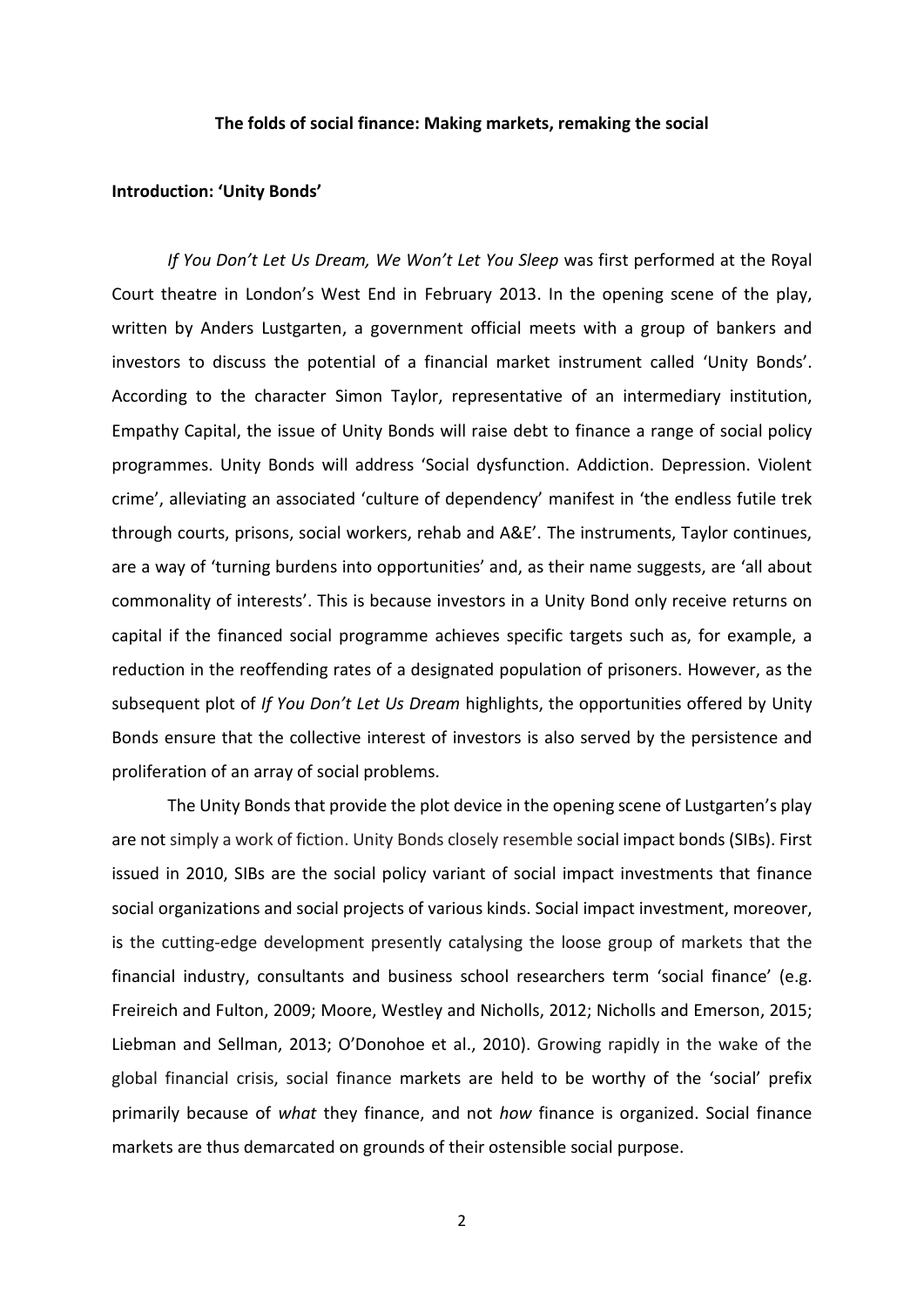In what amounts to the social scientific equivalent of the view put forward by Lustgarten's play, the emerging critical literature on social finance emphasizes how impact measures and metrics advance the valuations, strategies and interests of finance capital. Social finance is thereby held to carry a logic of 'financialization' into social policymaking and social welfare (Chiapello, 2015; Cooper, Graham and Himick, 2016; Dowling, 2016; Kish and Leroy, 2015), the social economy (Rosamond, 2016), and development and poverty reduction programmes across the Global South and Global North (Mitchell, 2017; Roseman, 2017). With the exception of contributions by Barman (2015, 2016) and Chiapello and Godefroy (2017), what this literature overlooks is that the incipient financialization of the social is predicated on processes of marketization. This is not to deny the potentially transformative force of social finance: it is to stress that the politically significant consequences of the financialization of social policymaking, the social economy, and so on are necessarily dependent on distinctive and dynamic marketization processes.

Related, what is lacking from the critical literature is an analysis of how the marketization processes of social finance rearticulate 'the social'. To paraphrase from Emily Barman (2016: 7-8), if the social is no longer a realm that is distinct from the state and the economy and is coterminous with the market, where does that leave the social which is usually understood as 'an orientation to action' with associational qualities and 'positive intent toward/and/or beneficial consequences for the wellbeing of others'? Although the financialization of the social certainly poses further challenges to the orientation to act on social equity, social redistribution and social justice – an orientation already eroded by privatization policies, public welfare reforms and structural adjustment programmes – it does not simply act to destroy the social. Equally, rather than an instance of the 're-embedding' of the market in society that would be expected by Polanyian political economy (Polanyi 1944), social finance actually anchors the social in the market. Analytical attention needs to be given, then, to the ways in which the marketization processes of social finance are forged and stabilized precisely through a particular refiguring of the social.

Developing a critical analysis of social finance as a specific form of marketization, this article seeks to make a wider contribution to cultural economy research into marketization processes currently underway in economic geography and allied fields. First, the article offers a response to calls for cultural economists to give greater analytical attention to heterogeneous and variegated marketization processes 'on the ground' (Berndt and Boeckler,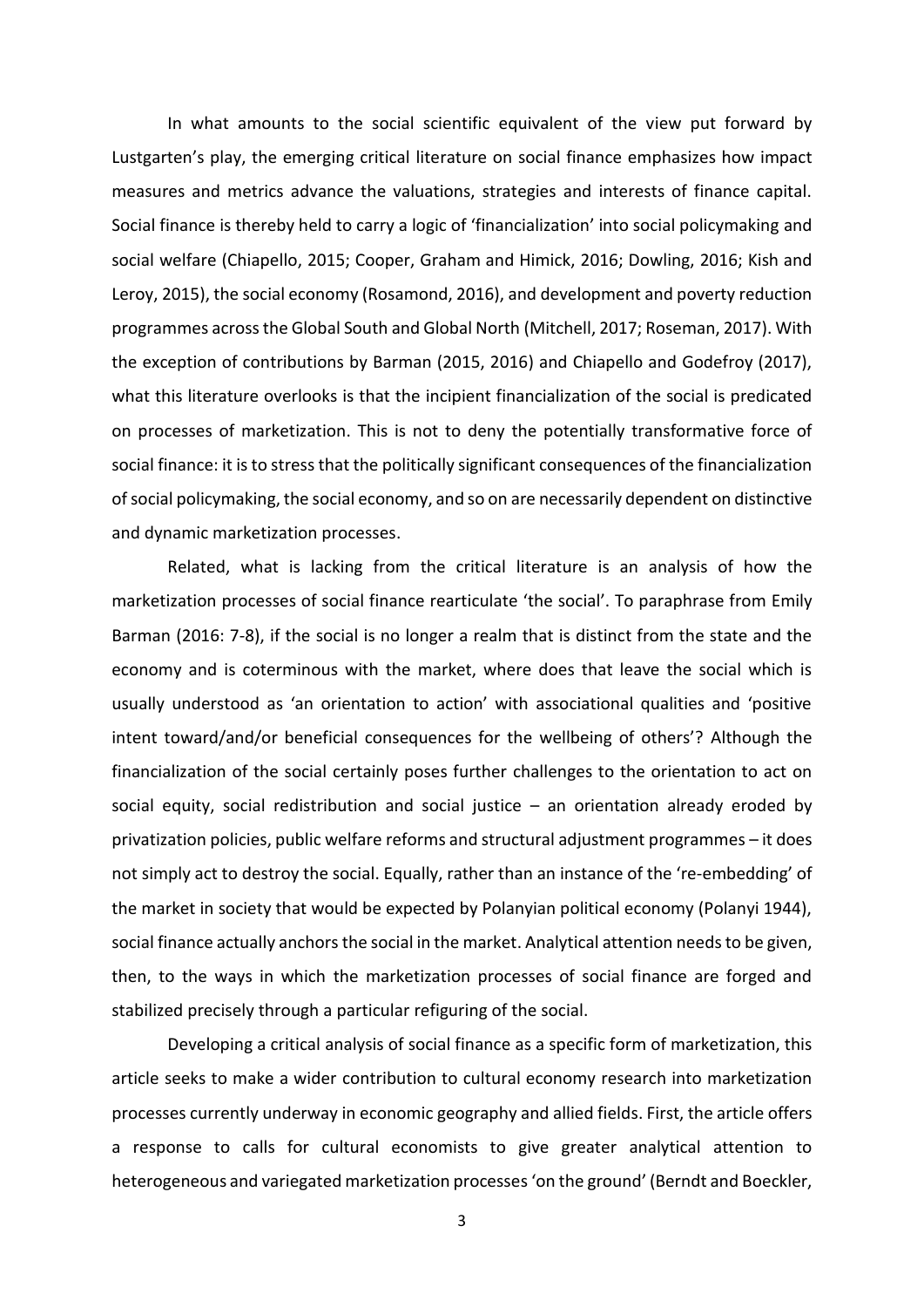2012; Berndt, 2015), calls that resonate strongly with the concerns of comparative, Polanyian political economy with the spatial-temporal specificities of 'real' and 'actually existing' markets (Peck, 2013b). While marketization is widely understood by cultural economists as 'one modality of economization' (Çaliskan and Callon, 2010: 1), the second section below analyses social finance as one modality of marketization. It draws on the cultural economy literature to tease out the key features of the marketization processes of social finance. As a process of financial marketization, social finance is clearly different from the commodity and consumer marketizations that tend to preoccupy cultural economy research, not least because it is investor valuations, capitalization and accompanying credit-debt relations which have to be assembled (Muniesa et al., 2017). At the same time, the making of social finance markets is also part of a broader trajectory of contemporary marketization processes marked by the proliferation of the 'concerned' (Geiger et al., 2014) and 'civilizing' (Callon, 2009) markets of 'caring capitalism' (Barman, 2016). Drawing together these threads of cultural economy research, social finance is held to be a relatively discrete and hybrid modality of marketization that makes possible the valuation and capitalization of the social economy in order to address collective social problems.

Second, moving beyond topographical accounts that understand geographies of marketization as 'taking place' through the expansion of the market's imagined boundaries, Gilles Deleuze's (1993, 1999) concept of 'the fold' is elaborated upon to develop a topological analysis of the spatial constitution of social finance markets. To date, research into geographies of marketization reproduces the tendency of cultural economy research to emphasize the differentiation of market space. The spatial constitution of markets is understood in largely topographical terms - as a change in the geometry of lines and scales that contain and fix the coordinates of market space – and market expansion entails the outward movement of the imagined borders, boundaries and frontiers of the market (e.g. Berndt and Boeckler, 2011b, 2012; Christophers, 2013; Ouma, Boeckler and Linder, 2013). However, the critical purchase of a topographical vocabulary is found wanting in relation to social finance, a hybrid modality of marketization which expressly dissolves the imagined boundary between society and the market. The article therefore works up Deleuze's concept of the fold to further a topological understanding of how the marketization processes of social finance take place through the twists and turns of entangled relational geographies (see Allen, 2011, 2016; Martin and Secor, 2014). The spatial constitution of social finance markets is held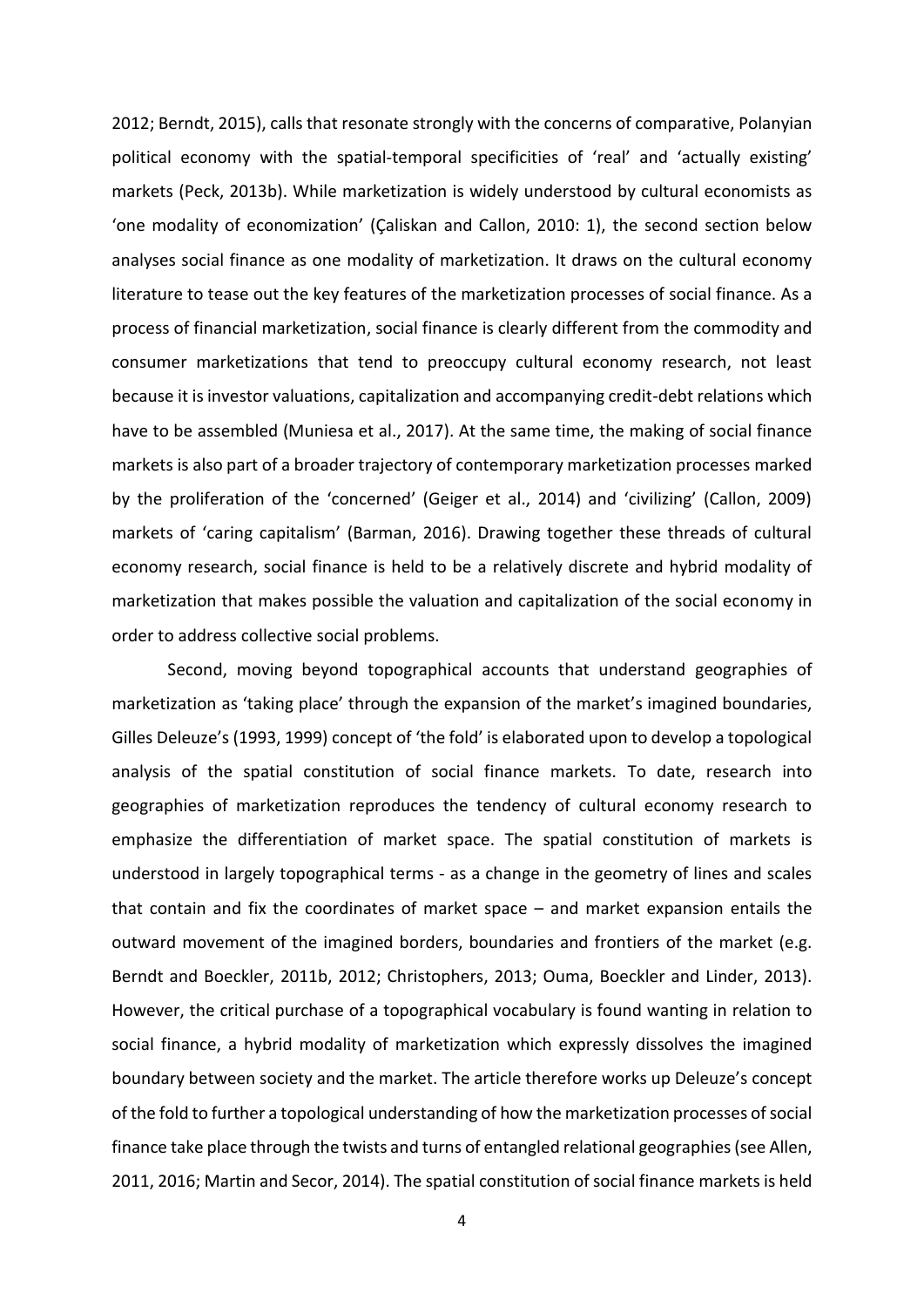to turn on a topological folding of relations that actually remakes 'the social' as markets are made.

What follows is divided into four main sections. The opening section of will briefly introduce social finance markets. The second section draws on cultural economy research into marketization processes on the ground in order to analyse social finance as a relatively discrete and hybrid modality of marketization. The third section engages with the geographies of marketization literature and highlights the limitations of topographical accounts of the taking place of markets that are made plain by social finance. The final section develops the Deleuzean concept of the fold, and analyses the topological entanglements that variously splice and stitch the social utility that is typically lacking from mainstream finance into the marketization processes of social finance. As it is figured and enrolled in social finance markets-in-the-making, 'the social' is shown to be an array of thoroughly liberal associations and subjectivities that are, at once, pluralist, ethical and entrepreneurial.

## **Social finance markets**

Given impetus by the global financial crisis, social finance has become a line of business for mainstream investors and intermediaries (Hartley, 2014). Indeed, such mainstreaming was a driving force behind the collecting together and naming of these markets as a 'social finance', thereby consolidating a 'new asset class' for investors (O'Donohoe et al., 2010). Longer-standing providers of capital in social finance markets include philanthropists, high net worth individuals, social banks, and institutional investors such as public pension funds and charitable foundations. Alongside more specialized intermediaries and investors, Goldman Sachs, J.P. Morgan, BlackRock, Merrill Lynch and Morgan Stanley are now operating in social finance markets, positions they have achieved by acquiring or establishing specialist businesses. Social finance is also the subject of a growing body of academic-practitioner research, largely located in business schools, public policy think tanks and specialist consultancies (e.g. Hebb, 2013; Nicholls and Emerson, 2015; Liebman and Sellman, 2013). Related, a number of high-profile business schools are delivering educational programmes in social finance. Business school education, research and consultancy typically identifies various post-crisis contextual drivers, unpacks the range of institutions, instruments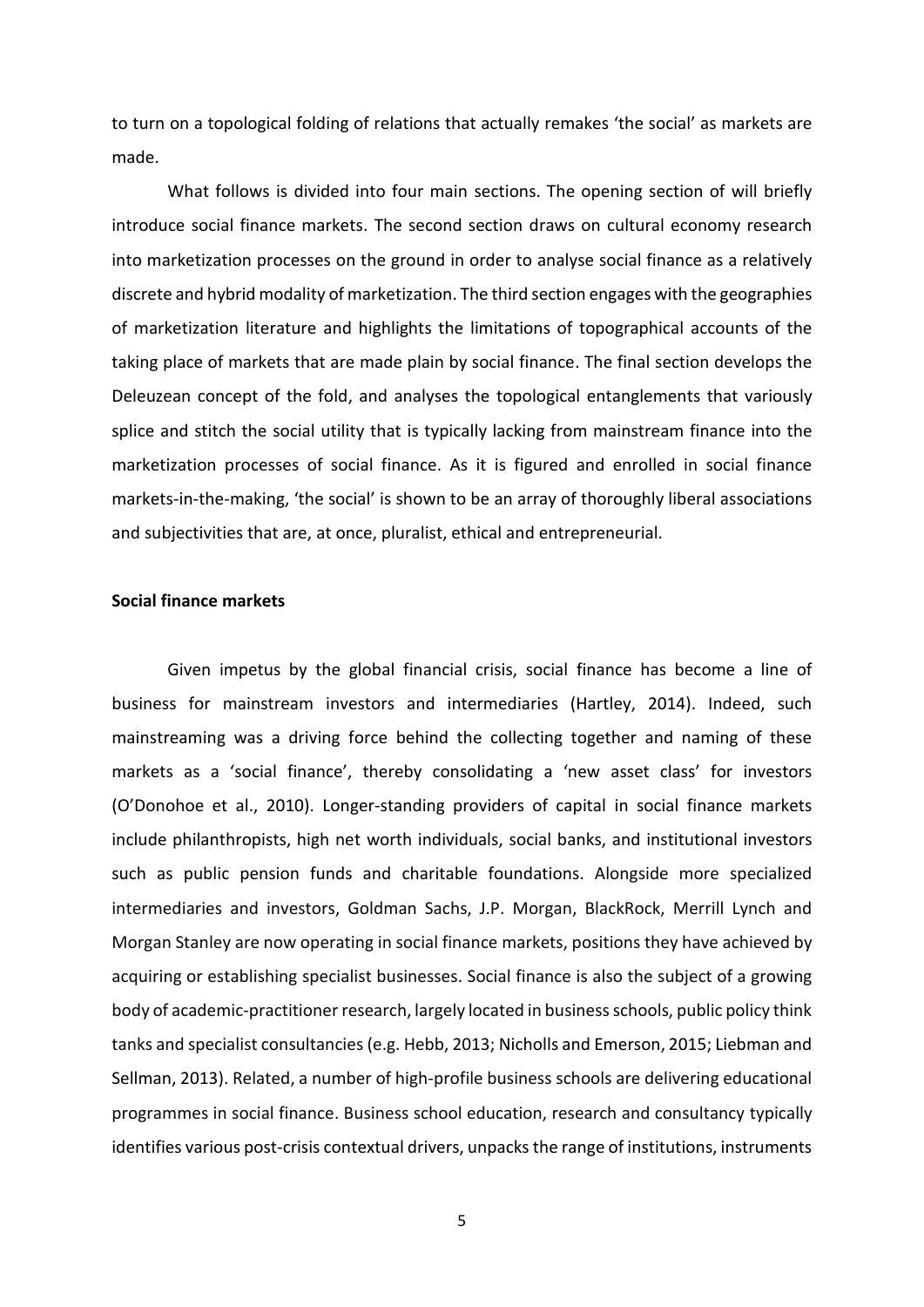and intermediaries at work, and provides an academic treatment of the issues that confront practitioners and may place limits on future market expansion.

There is no clear and agreed definition of social finance. In the terms of Alex Nicholls and Jed Emerson (2015: 6) - leading figures in academic-practitioner research into social finance - it is an 'emerging market … that has yet to develop clearly defined epistemological boundaries and institutional structures' (p. 6). What pervades industry, consultancy and business school accounts of social finance markets is a strong sense of what they are not: social finance markets are not the same as their mainstream market other. For example, as Geoff Mulgan (2015) is careful to point out to his fellow practitioners and policymakers, the differentiation of social finance from mainstream finance should not be taken to imply that the allocation of capital for social purposes is fundamentally new. Rather, contemporary social finance cuts against the grain of mainstream financial market developments that, in recent decades, have rendered investment decisions in increasingly instrumental and calculative terms. In this context, only a separate and dedicated set of financial markets appear to be capable of holding a social purpose and addressing social issues. In sum, what academics and practitioners of social finance largely agree upon is that their markets are worthy of the 'social' prefix primarily because of *what* is being financed, and not because of *how* finance is organized.

The scope and extent of this loose grouping of financial markets that are united by their ostensible social purpose is variously explained (see Table 1 below). Narrowly understood, social finance refers to a set of investment structures - typically providing capital for social enterprises, not-for-profits and mutual organizations operating in the 'social economy' across Global North and Global South (see Amin, 2009) – that feature measureable targets for social impact alongside calculations of returns on investment. Broader conceptions of social finance, meanwhile, conflate the relatively recent development of impact investment structures and techniques with markets for socially responsible investment (SRI) that can be traced to divestment campaigns dating from the early 1970s (see Langley, 2010). Here investment is 'screened' to 'negatively' exclude 'sin stocks' (e.g. tobacco, alcohol, arms, fossil fuels) and/or to 'positively' include enterprises that meet standards of corporate social responsibility (CSR). Differing interpretations of the scope and extent of social finance markets are manifest in wildly differing estimates of their size and scale. For example, research for JPMorgan Chase & Co focuses narrowly on impact investment and forecasts an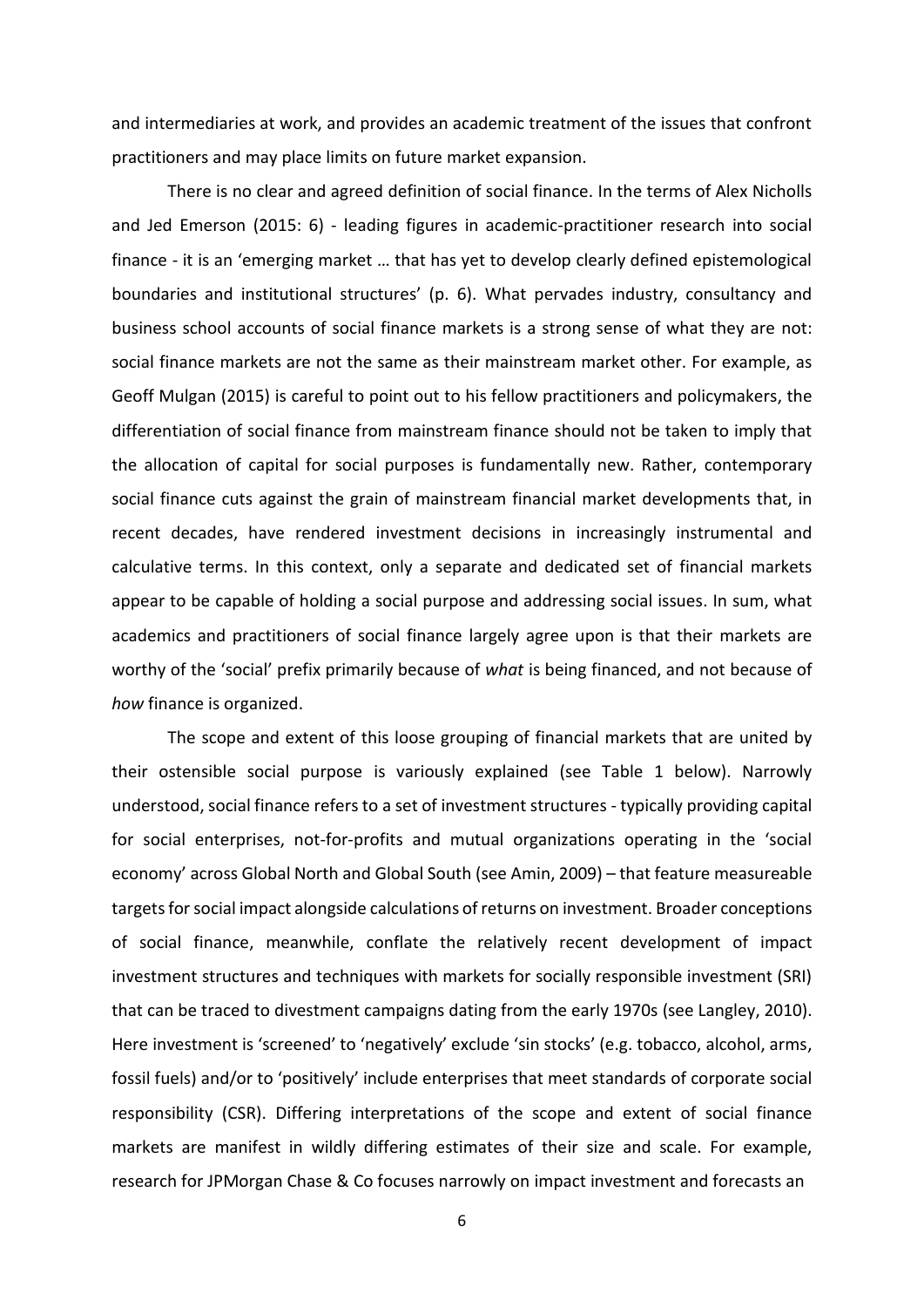# Table 1: Social Finance Markets

|             | Social impact    | <b>Social impact</b> | <b>Venture</b>   | <b>Socially</b>   |
|-------------|------------------|----------------------|------------------|-------------------|
|             | investment       | bonds (SIBs)         | philanthropy     | responsible       |
|             |                  |                      |                  | <i>investment</i> |
|             |                  |                      |                  | (SRI)             |
| Capitalizes | Social           | Social service       | Not-for-profits, | Socially          |
|             | enterprises,     | providers            | mutual           | responsible       |
|             | not-for-profits, |                      | organizations    | corporations,     |
|             | mutual           |                      |                  | firms and social  |
|             | organizations,   |                      |                  | enterprises       |
|             | social           |                      |                  |                   |
|             | enterprises.     |                      |                  |                   |
| Investors   | Institutional    | Specialist           | Foundations      | Individuals,      |
|             | investors,       | investment           | and trusts       | institutional     |
|             | specialist       | funds and            |                  | investors,        |
|             | investment       | banks                |                  | specialist        |
|             | funds, banks     |                      |                  | investment        |
|             | and individuals  |                      |                  | funds, banks      |
| Decisions   | Investors select | Investors            | Investors make   | Investors         |
|             | projects and     | negotiate with       | mission and      | engage with       |
|             | organizations    | public               | program          | managed           |
|             | and engage       | commissioning        | investments      | portfolio fund    |
|             | with managed     | agencies,            | that reflect     | structures        |
|             | portfolio fund   | intermediaries       | and/or extend    | (funds 'screen    |
|             | structures.      | and service          | priorities       | out' and/or       |
|             |                  | providers            |                  | 'screen in' or    |
|             |                  |                      |                  | track CSR         |
|             |                  |                      |                  | indexes) and/or   |
|             |                  |                      |                  | select particular |
|             |                  |                      |                  | organizations     |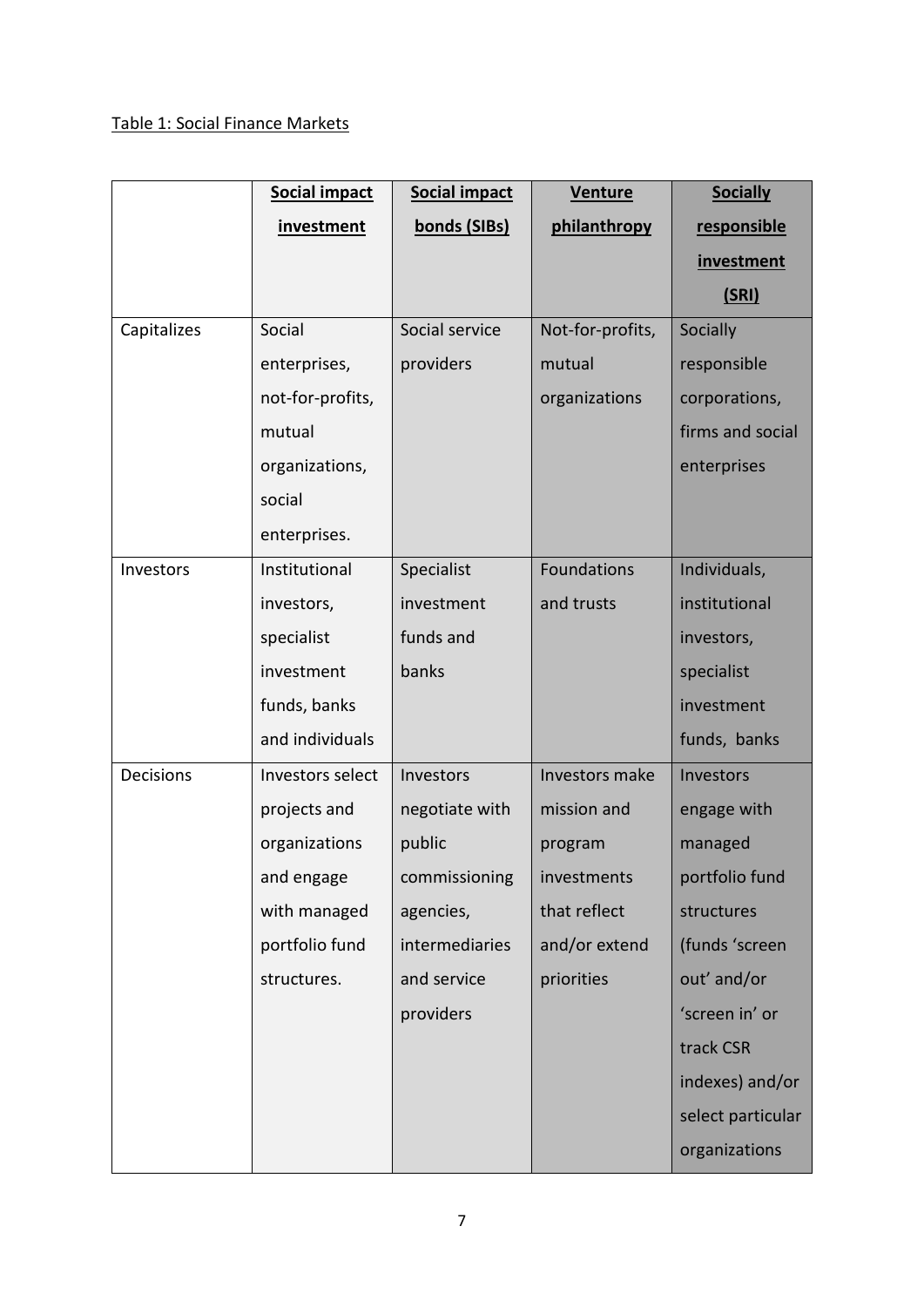| Instruments  | Typically debt, | Debt only, with | Typically debt,  | Typically equity, |
|--------------|-----------------|-----------------|------------------|-------------------|
|              | but also equity | repayments      | but also equity  | but also debt     |
|              | and quasi-      | subject to      |                  |                   |
|              | equity          | impact          |                  |                   |
| <b>Risks</b> | High risk       | Low risk        | High-to-low risk | High-to-low risk  |
|              |                 | (subsidized by  |                  |                   |
|              |                 | foundations,    |                  |                   |
|              |                 | social banks    |                  |                   |
|              |                 | and quasi-      |                  |                   |
|              |                 | public funds)   |                  |                   |
| Returns      | Equivalent to   | Above market    | Equivalent to    | Equivalent to     |
|              | market returns  | returns         | market returns   | market returns    |
|              | and below       |                 | and below        | and below         |

impressive growth rate that, over the decade to 2020, will result in the total volume of capital invested reaching between \$400 billion and \$1 trillion (O'Donohoe et al., 2010: 6). In contrast, the US Social Investment Forum (SIF) (2016) calculate that, in the United States alone, sustainable, responsible and impact investments already total \$8.72 trillion, equivalent to one-fifth of all investment under professional management.

While academic-practitioner research does not necessarily share the broader conception of social finance, the narrow understanding of social finance markets as impact investment is often expanded upon in a variety of ways. For some contributors, for example, the rise of impact investment provokes a post-hoc rationalization of longer-standing microfinance programmes in the Global South associal finance markets(e.g. Sabin, 2015). For others, impact investment prompts reflections on whether certain 'fintech' industries such as crowdfunding might actually be better thought of as social finance markets (e.g. Lehner,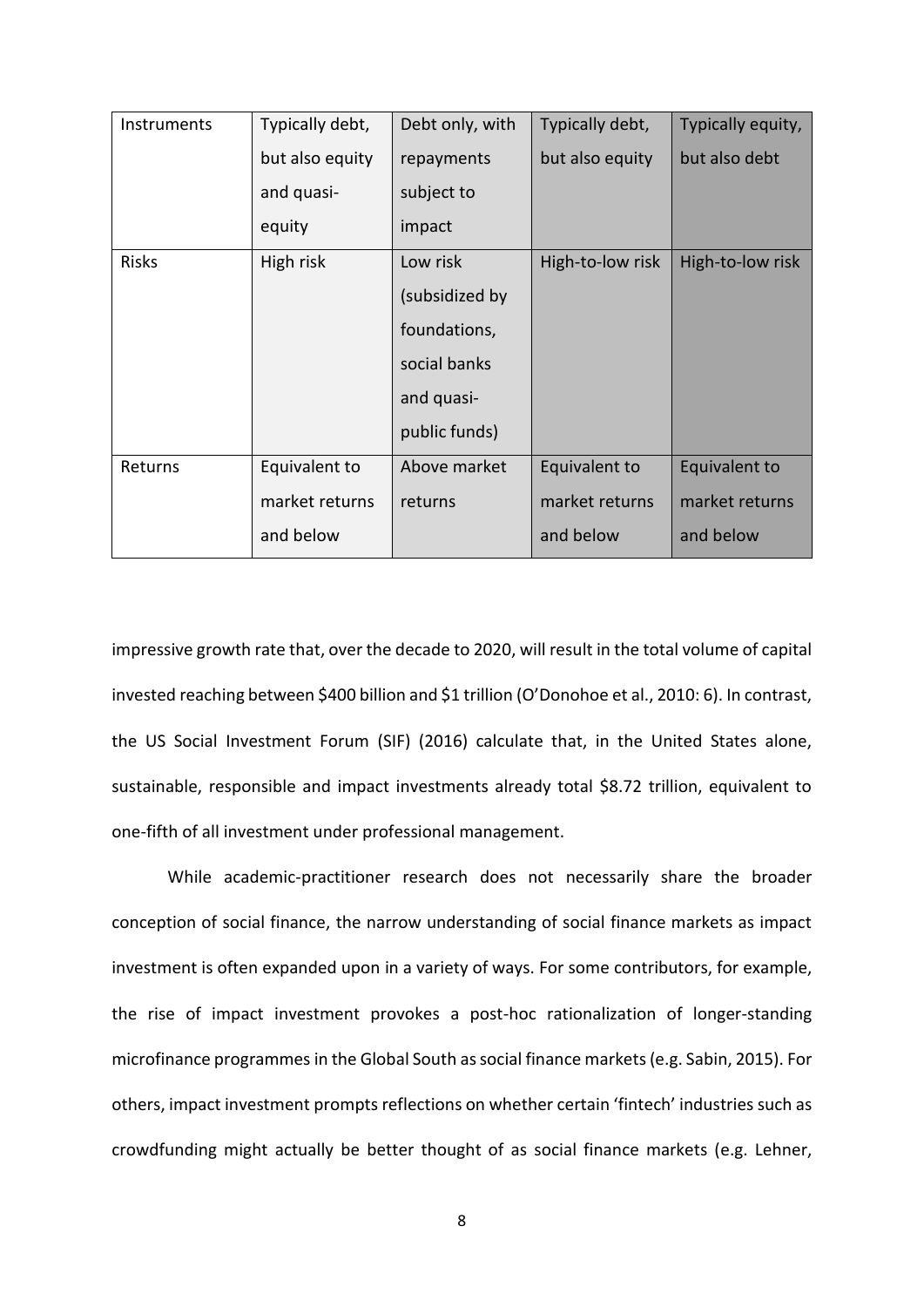2015). More commonly, understandings of social finance that centre on impact investment include changes in philanthropic grant making practices. This is because venture capitalist know-how and professional investment principles are being incorporated into the allocation of capital to not-for-profit organizations by philanthropic organizations (see Bishop and Green, 2008). Grants persist as a form of funding, but foundations and trusts increasingly operate so-called 'mission' and 'programme' investments wherein the allocation of grant capital is premised on supporting innovative social organizations deemed capable of becoming economically sustainable over time.

Social finance markets are also typically held to include SIBs, the social policy variant of social impact investment. The defining feature of SIBs is that they structure an explicit link between the payment of returns to investors, on the one hand, and measurable impacts targeted by the debt-funded social policy project in question, on the other. Via an intermediary, investors enter into a financial market contract with a social service company that is responsible for the organization and delivery of a time-limited project. Projects are commissioned by cash-strapped public policy agencies because, in theory at least, they will result in medium-to-long term fiscal savings. And, subject to the meeting of specified impact targets, investors are repaid and receive interest payments from the commissioning agency. The UK government is the self-proclaimed world-leader in SIBs, launching 32 SIBs between 2010 and May 2017. Each SIB targets a particular population of individuals living in a particular place in order to 'impact' a specific problem, such recidivism, homelessness, loneliness, education, and health.

### **A modality of marketization**

To develop a critical analysis of social finance that is informed by the cultural economy literature, the first step is to understand these markets not as objects, but as a process of marketization (Çaliskan and Callon, 2010). Despite a remit for research that expressly covers diverse processes of economization (Çaliskan and Callon, 2009), cultural economy research largely centres on the making of markets and the 'pressing questions arising from the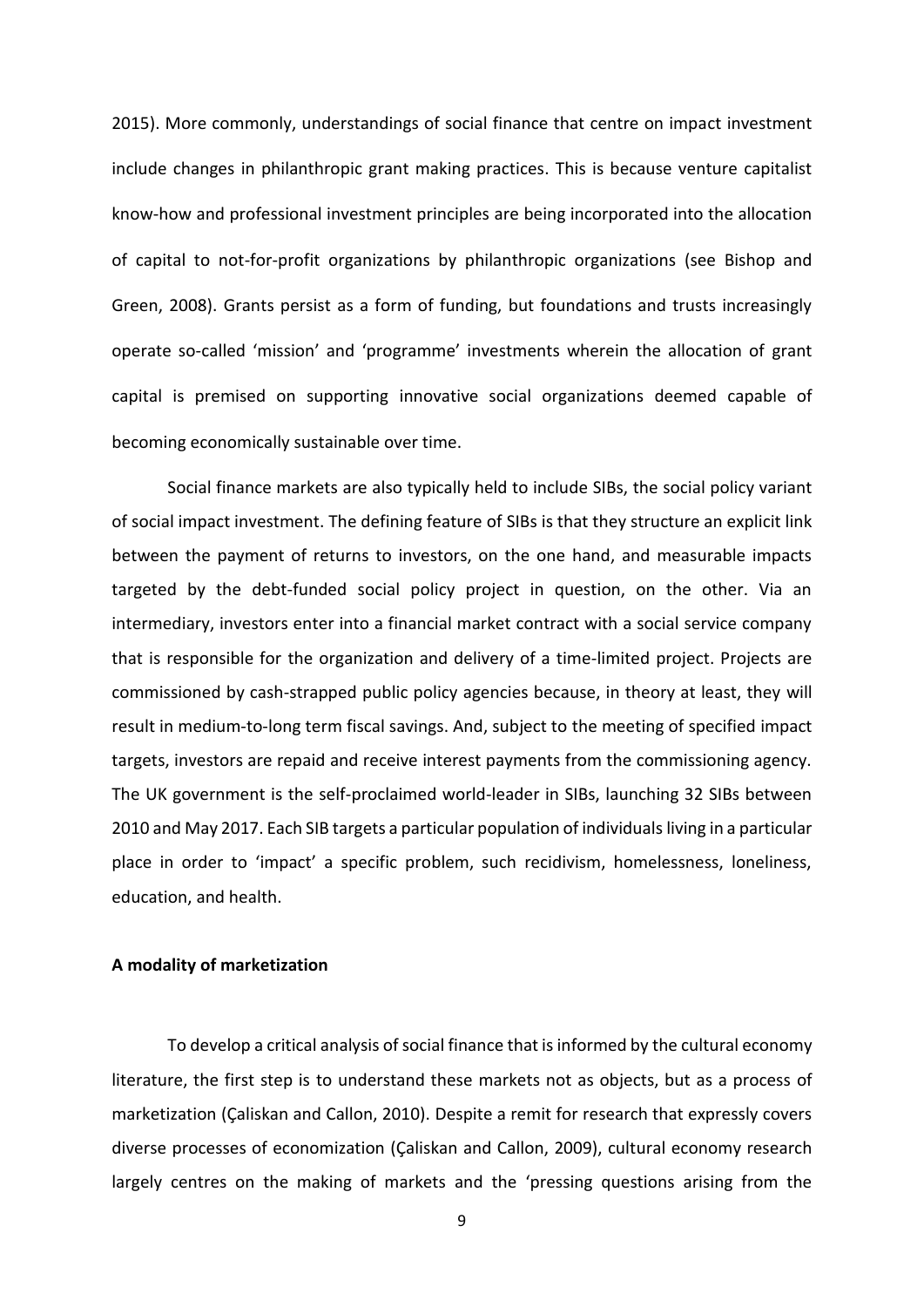extension of markets' (Callon, 2016: 33). However, marketization is also widely understood by cultural economists as 'one modality of economization' (Çaliskan and Callon, 2010: 1), as socio-technical and embodied processes that assemble calculative exchange. This is problematic when cultural economy research seeks to navigate between concerns with the power of the market 'as an abstract institutional logic', on the one hand, and the heterogeneous and variegated qualities of markets 'on the ground', on the other (Berndt 2015: 1866). It also restricts the capacity of cultural economists to engage with debates over the diversity of markets, debates that follow from Karl Polanyi's (1944) institutional political economy and take his signature concept of 'embeddedness' as a provocation to analyse specific economies and markets in comparative terms (Peck, 2013a, 2013b). In this section, therefore, social finance will be analysed as one modality of marketization, and I will draw on extant cultural economy research to tease out the key features of social finance as a relatively discrete and hybrid modality of marketization.

While cultural economy has given rise to a large volume of research into the making of financial markets – a body of work often referred to as 'the social studies of finance' - a recent contribution by Fabian Muniesa and colleagues from the École des Mines de Paris is particularly insightful for us (Muniesa et al., 2017). This is because Muniesa et al. (2017) develop the concepts of 'valuation' and 'capitalization' to draw explicit attention to a fundamental difference between the making of commodity and consumer markets and processes of financial marketization. Process of financial marketization certainly feature the production of secondary financial markets that transform capitalized assets into transferable objects (i.e. risk/reward commodities) for speculative exchange. However, this should not obscure significant differences between financial and commodity marketizations, not least because the processes of 'becoming asset, becoming investment' (Muniesa et al., 2017: 128- 131) must occur prior to any subsequent speculative exchange.

Following Muniesa et al. (2017), social finance is a modality of financial marketization that, featuring the articulation and instantiation of 'a particular form of valuation' (p. 14), enables the calculative creation and allocation of investment capital and concomitant obligations and interest charges. It is an assemblage of relations between investors and debtors that extend into the future, and not an assemblage of more immediate exchange relations between buyers and sellers. Through the mobilization of calculative valuations of things as assets capable of realizing returns, this is a marketization that serves to capitalize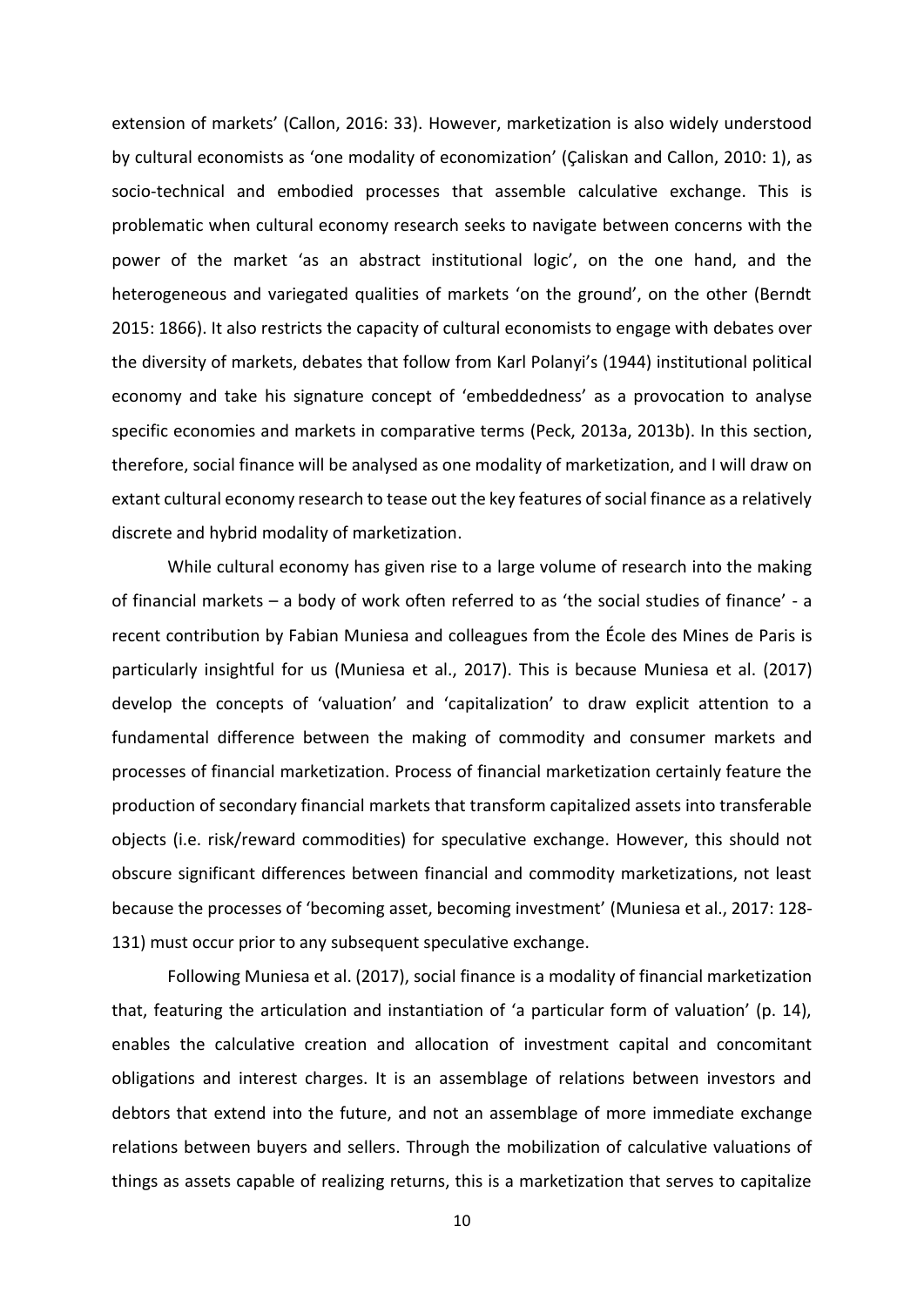(at a price) a social venture, project, initiative or plan (p. 12). And, for the present at least, secondary social finance markets are limited largely to the trading of corporate equities deemed socially responsible in institutional and personal finance markets for SRI.

In addition to a growing interest in the distinctive qualities of financial marketization, recent cultural economy research also highlights a broad trajectory of contemporary marketization processes that are producing the proliferation of the 'concerned' (Geiger et al., 2014) and 'civilising' markets (Callon, 2009a) of 'caring capitalism' (Barman, 2016). As Frankel, Ossandón and Pallesen (2017) summarise, this is a thread of cultural economy research interested not in the diversity of marketization processes *per se*, but in processes of marketization that feature experimental and governmental attempts to design markets to address collective social and environmental problems. Economic experts and expertise come to the fore in a domain of action that, until relatively recently, was the preserve of bureaucrats and bureaucratic forms of governmental knowledge. Included within this body of work is the analysis of social finance offered by Emily Barman (2015, 2016). Barman suggests, in effect, that social finance is part of a distinctive modality of marketization that she terms 'caring capitalism'. Barman (2016: 215-16) finds the 'social projects' of caring capitalism to be defined by 'a new and distinct commitment to a market logic'. And, not unlike Muniesa at al. (2017), she also finds that highly contingent and somewhat uncertain socio-technical devices of 'social value' are crucial to these processes.

Drawing together certain threads of cultural economy research, social finance can thus be understood as a relatively discrete and hybrid modality of marketization that makes possible the valuation and capitalization of the social economy in order to address collective social problems. As a specific form of marketization, social finance furthers the distinctive and abstract institutional logic of financial marketization, but this logic plays out through dynamic processes on the ground that also feature experiments with market design to address collective social problems. Social finance markets-in-the-making are not the same as mainstream finance markets or indeed the forms of money and finance – e.g. time banks, complementary currencies, credit unions and local exchange trading schemes – that are practiced as 'alternatives' to capitalist financial markets (Fuller et al., 2010; Leyshon et al., 2003). Social finance retains market mechanisms as the arbiter of the creation and allocation of capital for social investment, but is also quite different from both mainstream finance and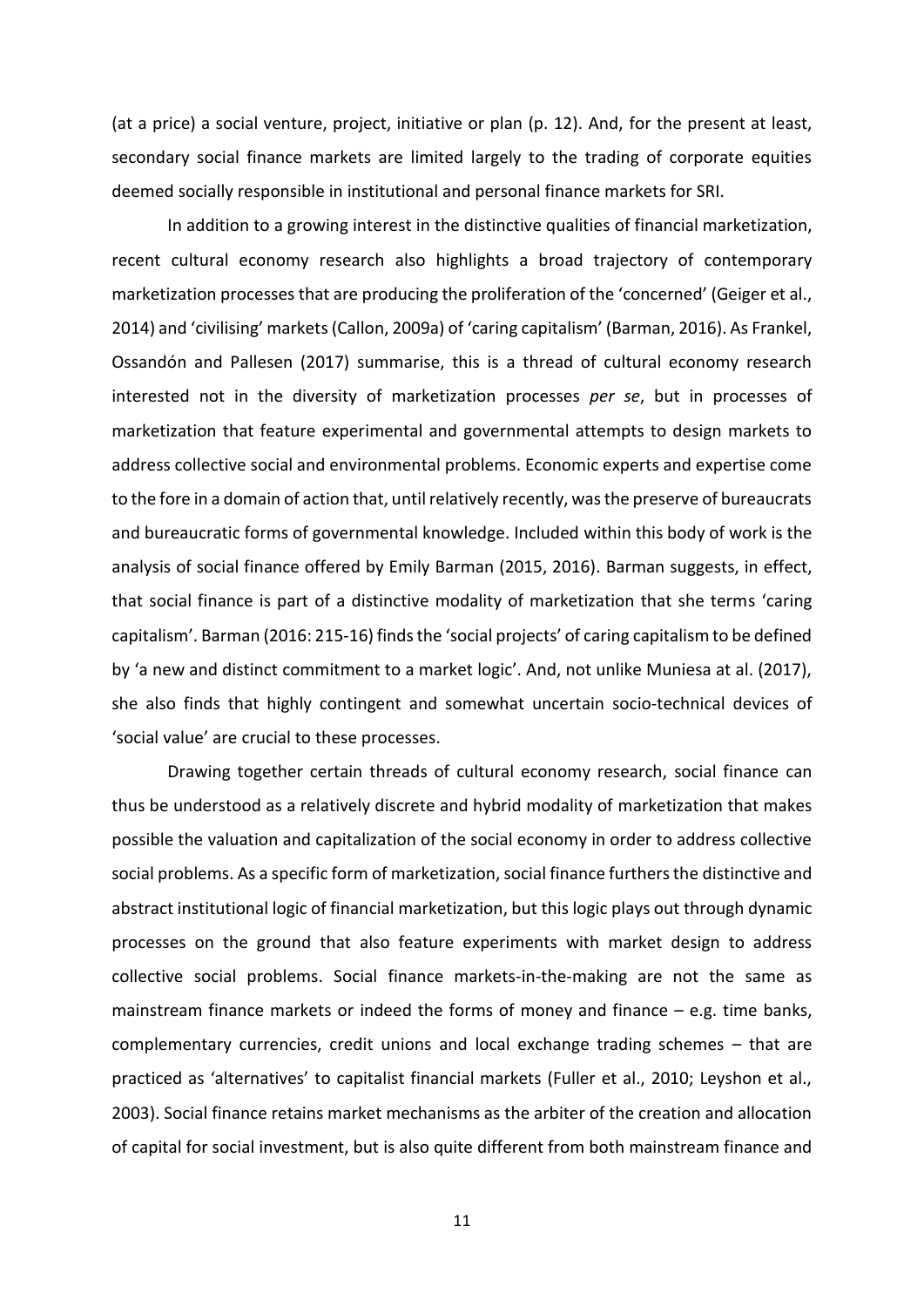the participatory associational and organizational forms of sociality of what we might call 'solidarity finance'.

#### **Topographical geographies of marketization**

As it finds expression in economic geography, cultural economy research is now frequently referred to as 'geographies of marketization' (Berndt and Boeckler, 2009, 2011, 2012; Boeckler and Berndt, 2013). It has also stimulated economic geographers to recover and articulate Marxist and institutional political economy perspectives on capitalist markets, often accompanied by calls for political and cultural economy perspectives to be combined (Christophers, 2014; Peck, 2012). Given that cultural economy research in economic sociology does not give explicit attention to place and space (Peck, 2012), the geographies of marketization literature is developing an overt interest in the 'taking place' of markets, that is, how marketization processes are spatially constituted. However, processes of marketization tend to be understood by economic geographers in topographical terms, as outward expansions across space that push back the territorial and imagined limits of markets and impose new differentiations of inside and outside (Berndt and Boeckler, 2011b, 2012; Christophers, 2013; Ouma, Boeckler and Linder, 2013). Marketization processes are held to take place by dividing 'who and what are included in the realm of the market and who and what are not' (Participants in the Economic Geography 2010 Workshop 2011: 115). As this section contends, such a topographical understanding of marketization processes is found wanting in relation to social finance which expressly dissolves the imagined boundary between social and market domains.

Topographical conceptions of the spatial constitution of market expansion can certainly be revealing. For instance, Brett Christophers' (2013) account of the making of global capitalist banking markets highlights the significance of a combination of boundary crossings: major banks traversed territorial borders, but banking practices were also moved across calculative boundaries in national accounting to become re-categorised and re-valued as economically productive in and of themselves. Equally, Timothy Mitchell's (2007) notion of 'frontier region' has been deployed to yield significant insights for understanding the role of imagined boundaries in the spatial constitution of markets (Berndt and Boeckler, 2012: 210; Ouma, Boeckler and Lindner, 2013). For Mitchell (2007), the concept of 'frontier region' does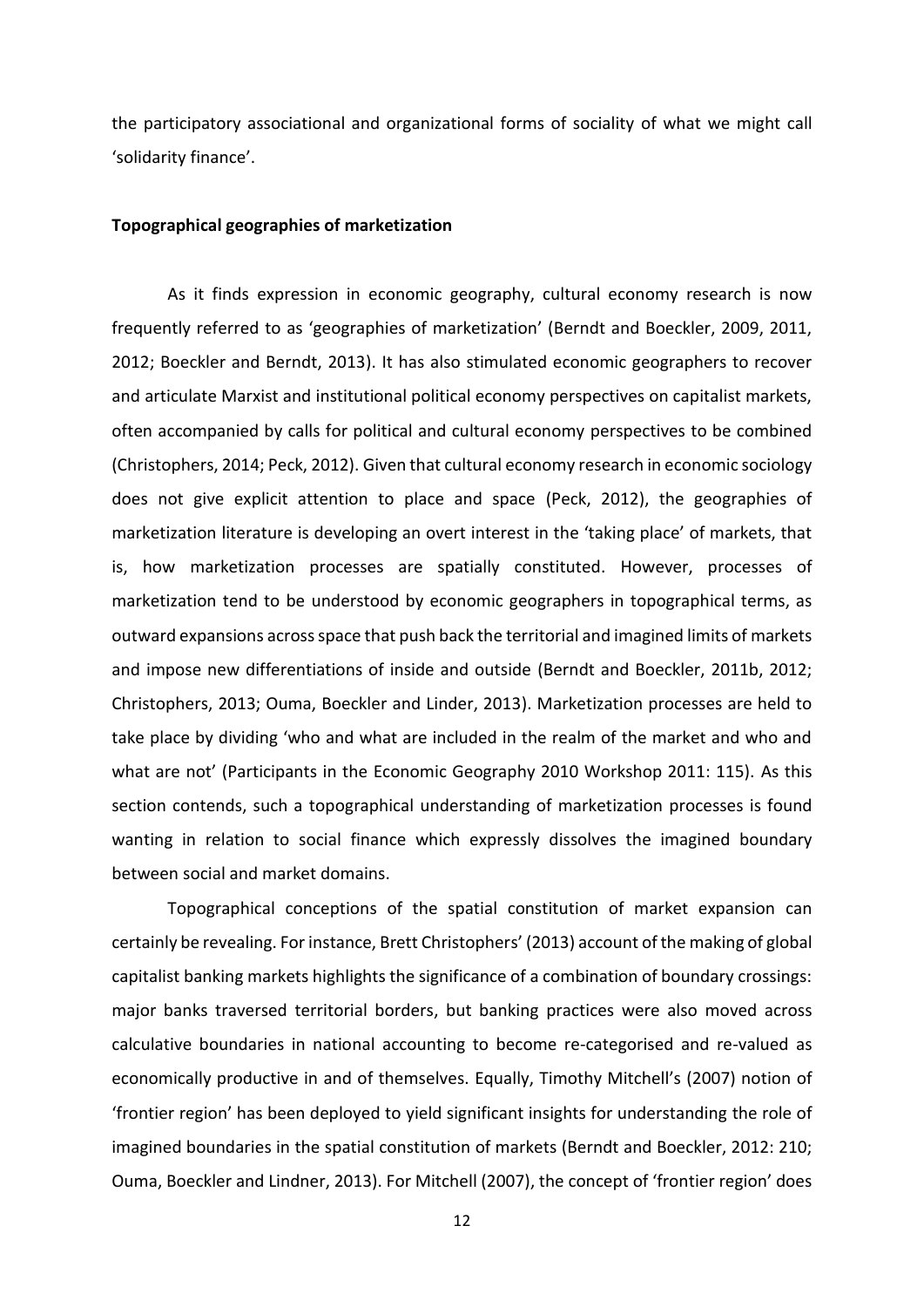not imagine the 'distinction between market and nonmarket or capitalist and non-capitalist … as a thin line but as a broad terrain … in which new moral claims, arguments about justice, and forms of entitlement are forged' (p. 247). Nonetheless, the concept is a topographical one, as it attunes research to what Mitchell (2007: 248) casts as 'a form of exclusioninclusion'; that is, how apparently deficient informal economic practices are positioned by development programmes as 'outside' of markets such that they can be brought 'inside' and become marketized and capitalized.

Topographical categories such as borders, boundaries and frontiers typically ensure that a broad equivalence is assumed between territorial and imagined spaces. What is especially notable with respect to the imagined lines and scales that establish the coordinates of market space, moreover, is that topographical categories sit comfortably with cultural economy accounts of the framing and disentangling of marketization processes. Core to marketization processes for cultural economists are the ways in which market actions, objects and encounters become 'framed' as belonging to a particular domain of calculative collective practice (Callon, 1998). Contrary to suggestions that market practices are necessarily shaped by social values and cultural meanings (e.g. Zelizer 2013), from a cultural economy perspective markets can only be produced and reproduced when certain costs and claims are legitimately excluded from calculation and pricing. Framing empties markets of the consequences that follow from their operation, 'disentangling' things, exchanges and valuations in order that they can qualify as the commodities, calculative encounters and pricesetting of the market (Çalışkan and Callon, 2010).

Understood in topographical terms, marketizations taking place at the imagined frontier of market and social spaces necessarily move the limits of the market outwards and further differentiate and disentangle the market from the social. This is problematic for us because the expansion of social finance - as a specific, hybrid modality of marketization - is configured precisely through the de-differentiation of market and social spaces as *both/and* rather than *either/or*. Under the auspices of social finance, there is no social domain that lies outside or beyond the market, but a series of potentially infinite social problems to be addressed, financed and impacted upon by a dedicated set of markets.

Consider, for example, how social finance markets are typically envisioned as a 'spectrum' that is both more-or-less market *and* more-or-less social (Chiapello and Godefroy, 2017: 163-5). In a key academic-practitioner volume dedicated to social finance, for instance,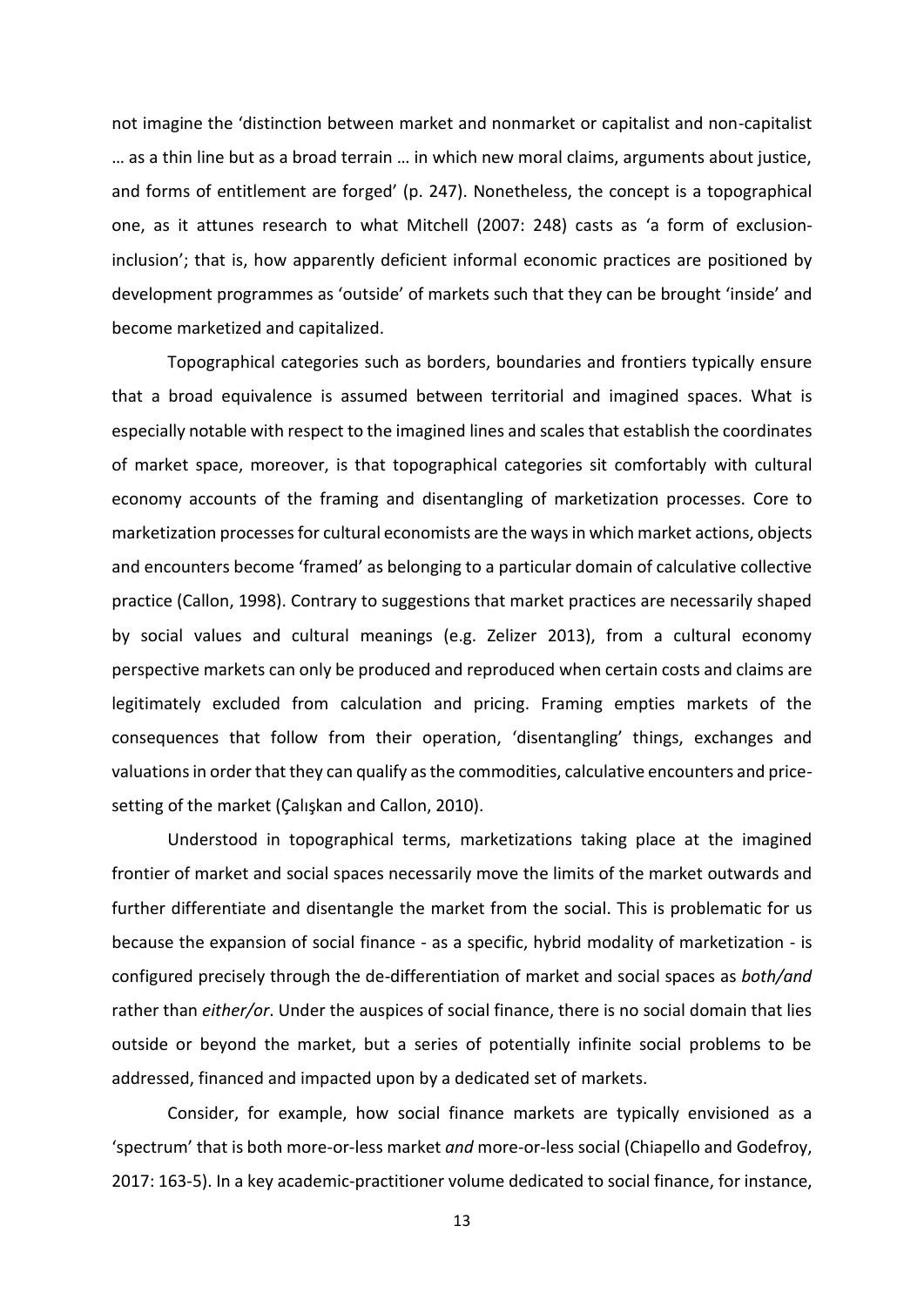Nicholls and Emerson's (2015: 5) editorial chapter begins with a map of social finance as a 'continuum' and 'spectrum'. At the 'impact only' end of its spectrum, social finance is the incorporation of venture capitalist know-how and professional investment principles into the philanthropic allocation of capital. Here the 'primary driver' of practice is said to be 'to create societal value' (p. 5). Meanwhile, at the centre of its spectrum, social finance is said to be 'impact first' and to fund 'revenue-generating social enterprise' (p. 4). Here the driver is to create 'blended social and financial value' (see Emerson, 2003). At the 'finance first' end of its spectrum, moreover, social finance does not relax mainstream market norms in the pursuit of 'financial value', but investment is channelled into the debt and equity instruments of 'profit-with-purpose business' (Nicholls and Emerson, 2015: 4). It is near this end of the spectrum that Nicholls and Emerson locate SRI and investor concerns with the advancement of CSR. Across their full spectrum, social finance markets thereby promise returns on investment that range from 'social and environmental return' through 'blended value return' to 'full market financial return' (p. 5). And, in the terms of orthodox economic understandings of that which lies 'inside' and 'outside' of the market, it follows that 'social finance internalizes the externalities of mainstream investment by seeking social and environmental objectives as the first goal of its capital allocation strategies' (p. 4).

Significantly, marketization processes that constitute a space which is both more-orless market *and* more-or-less social remain analytically troubling for the geographies of marketization even if we pick up on a particular thread within the cultural economy literature that conceptualizes 'the social' as produced in the course of economization and marketization processes, and not the other way around as for Polanyi (1944) and Zelizer (2013) and her fellow contributors to the new economic sociology. Such a positon on the social follows, more broadly, from actor-network theory's contribution to sociological debates about the relationship between science and technology and society where, as Latour (2005: 5 *original emphasis*) has it, the social 'is *what* is glued together by many *other* types of connectors … *a type of connection* between things that are not themselves social'. Accordingly, aspects of Callon's (1998, 2007) work stress that the framing of market commodities, actors and encounters is always already provisional and partial, leading to 'overflowing' that gives rise to the 'proliferation' of matters of social concern and, related, to the formation of concerned social and political groups and movements. In sum, even for a cultural economy perspective that is attentive to assembly of the social, the social results from overflows of market-making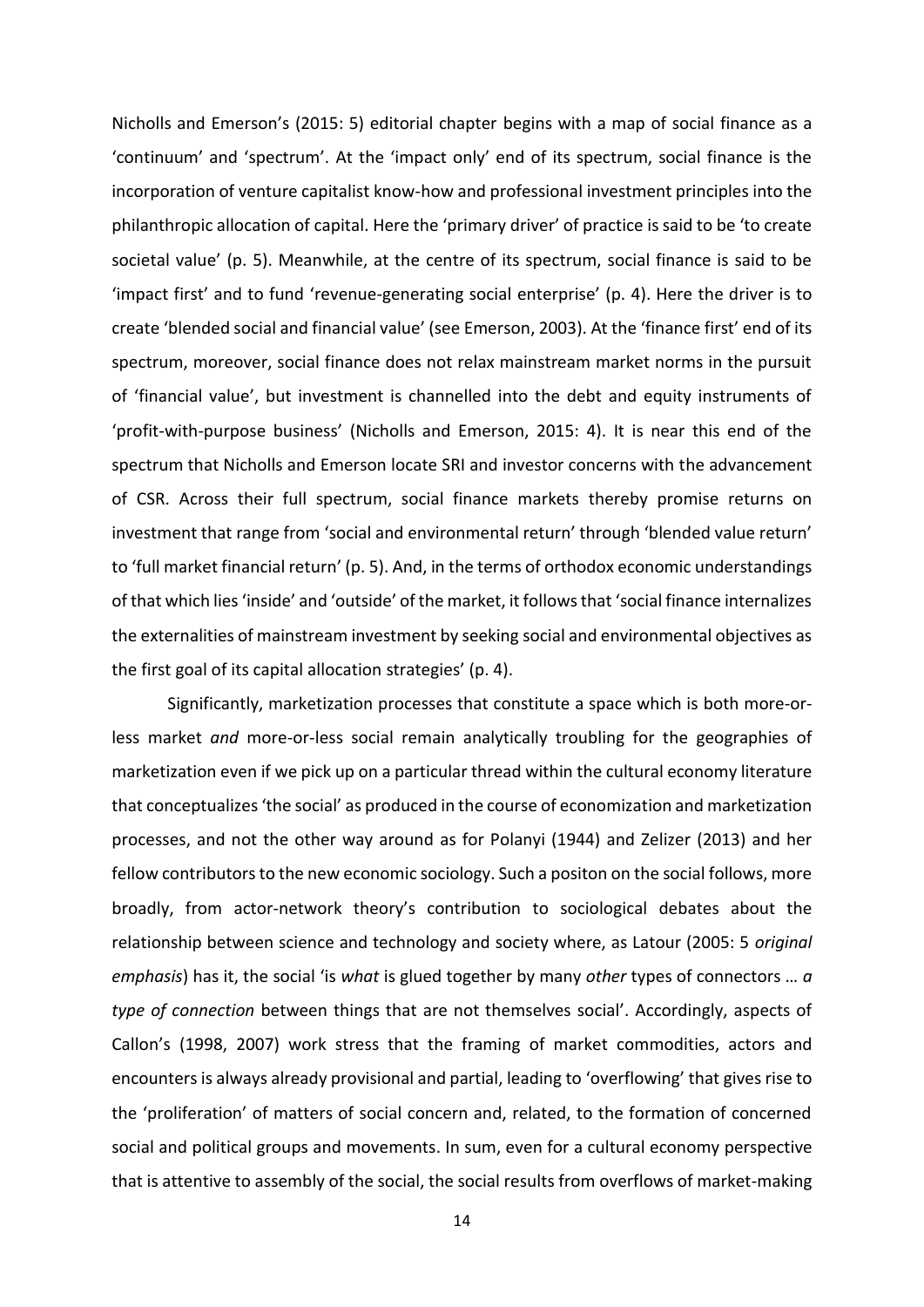and necessarily takes place 'outside' of the topographical lines that provide the imagined coordinates for market space.

#### **The folds of social finance**

How, then, can the refiguring of the social that takes place 'inside' social finance markets-in-the-making be conceptualized and analysed? What kind of orientation to act in an associational manner emerges as 'the social' in social financial markets? This final section will develop Gilles Deleuze's (1991, 1993, 1999) concept of 'the fold' in order to offer a topological analysis of the spatial constitution of social finance markets. It will show, moreover, that attention to the folds of social finance reveals that the social that is enrolled and mobilized in the making of these markets is an array of thoroughly liberal associations and subjectivities that are, at once, pluralist, ethical and entrepreneurial.

The fold is a concept that has circulated throughout human geography research for some time (Doel, 1996; Wylie, 2006), but has not previously featured in economic geography. In *The Fold,* Deleuze (1993) celebrates Leibniz's writings as the basis of a Baroque philosophy wherein the becoming of the world is interpreted as non-linear, as the curving, bending and twisting that results from infinite relational derivations, combinations and multiplications of matter. Also finding expression in architecture and the arts, the key concept of Baroque philosophy for Deleuze (1993: 14–26) is 'the fold', as it is through the inflections and involutions of spatial-temporal foldings that differences of form emerge and actualize. In *The Fold* and elsewhere - especially when writing on Foucault's accounts of subject formation (Deleuze 1999) - the fold is the concept through which Deleuze attempts to overcome an array of binaries such as past-present, inside-outside, and self-other.

Contrasting with topographical categories such as border, boundary and frontier, the fold is part of what John Allen (2011: 283-4) describes as 'a makeshift, often borrowed vocabulary' assembled by human geographers for thinking in topological terms about relational geographies. Indeed, as Martin and Secor (2014: 420) summarize, Deleuze's writings (Deleuze and Guattari, 1987) have provided, more broadly, a key inspiration for 'the promise of a post-Euclidean spatial theory, a way of thinking about relationality, space, and movement beyond metrics, mapping, and calculation'. The reception of Deleuzean and related poststructural philosophy into human geography has thus prompted 'topological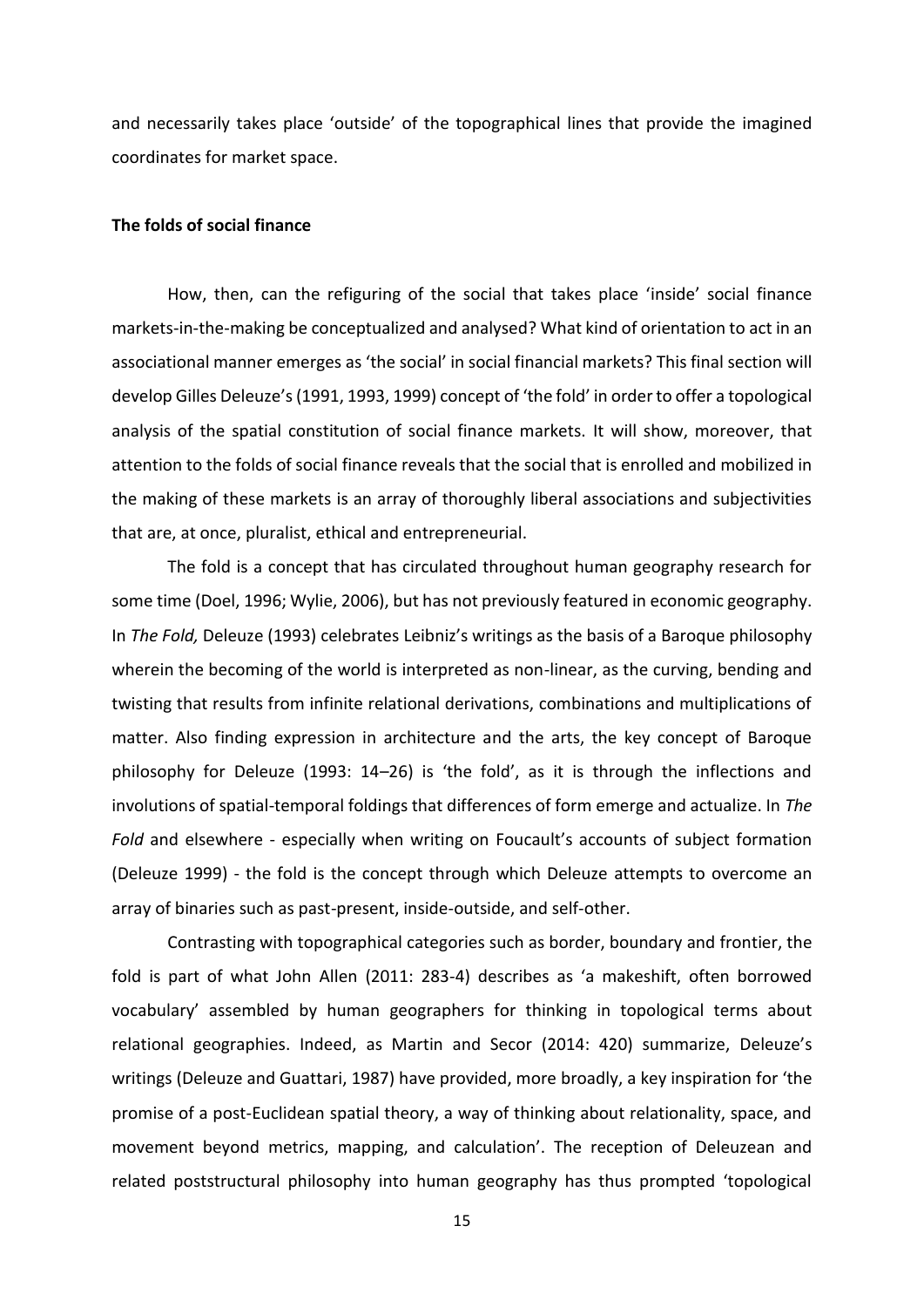thinking' wherein 'spaces are multiple, processual, relational, and without a transcendent metric' (p. 424). However, following a Deleuzean spatial ontology specifically, the point is not to juxtapose topological space against its cartographic and territorializing topographical other. Rather, topographical geographies that rest upon the appeal to transcendent universal space are particular and temporary stabilizations which develop from manifold topological transformations of becoming. Such topological processes and foldings give rise 'to differentiated multiplicities of Euclidean *and* non-Euclidean spaces' (Martin and Secor, 2014: 424, *emphasis added*).

The concept of the fold can inform an understanding of the becoming of social finance that underscores how its discrete and distinctive processes of marketization actually enrol and mobilize the social. Topological processes of market expansion do indeed operate such that material market spaces take place through their topographical re-bordering and unfolding from the social, but topological processes work quite differently in social finance. As Deleuze (1993: 8) has it, 'folding-unfolding' does not simply mean the shrinking-stretching of 'contraction-dilation', but rather also implies 'enveloping-developing, involutionevolution'. The critical analysis of social finance becomes attuned to the relational twisting and turning that stabilizes the marketization processes of social finance. The folds of social finance are seams of inflection rather than separation, complex entanglements wherein the social utility typically lacking from mainstream finance is variously spliced and stitched into marketization processes.

Attention to the topological relations that enfold the social and the market highlights the liminal quality of the space of social finance markets. The terrain of social finance is a space in-between, so to speak, 'where the order of inside/outside … is interrupted' (Kornberger and Clegg, 2003: 83). In the liminal space of social finance markets, the logics of market and social domains which are commonly understood as separate and as operating in tension with one another are actually able to tenuously coexist as inextricably interwoven. Indeed, in the terms of the liberal pluralism that usually legitimates the institutions of civil society and parliamentary democracy, it appears that arriving at outcomes that serve the collective social interest rather than narrow and sectional economic interests is possible via the market mechanism. By way of illustration, consider Andrew Palmer's (2015) celebratory account of SIBs as achieving an 'alignment of incentives' (p. 95). In the first instance, the 'different parties' that Palmer has in mind include 'government entities that commission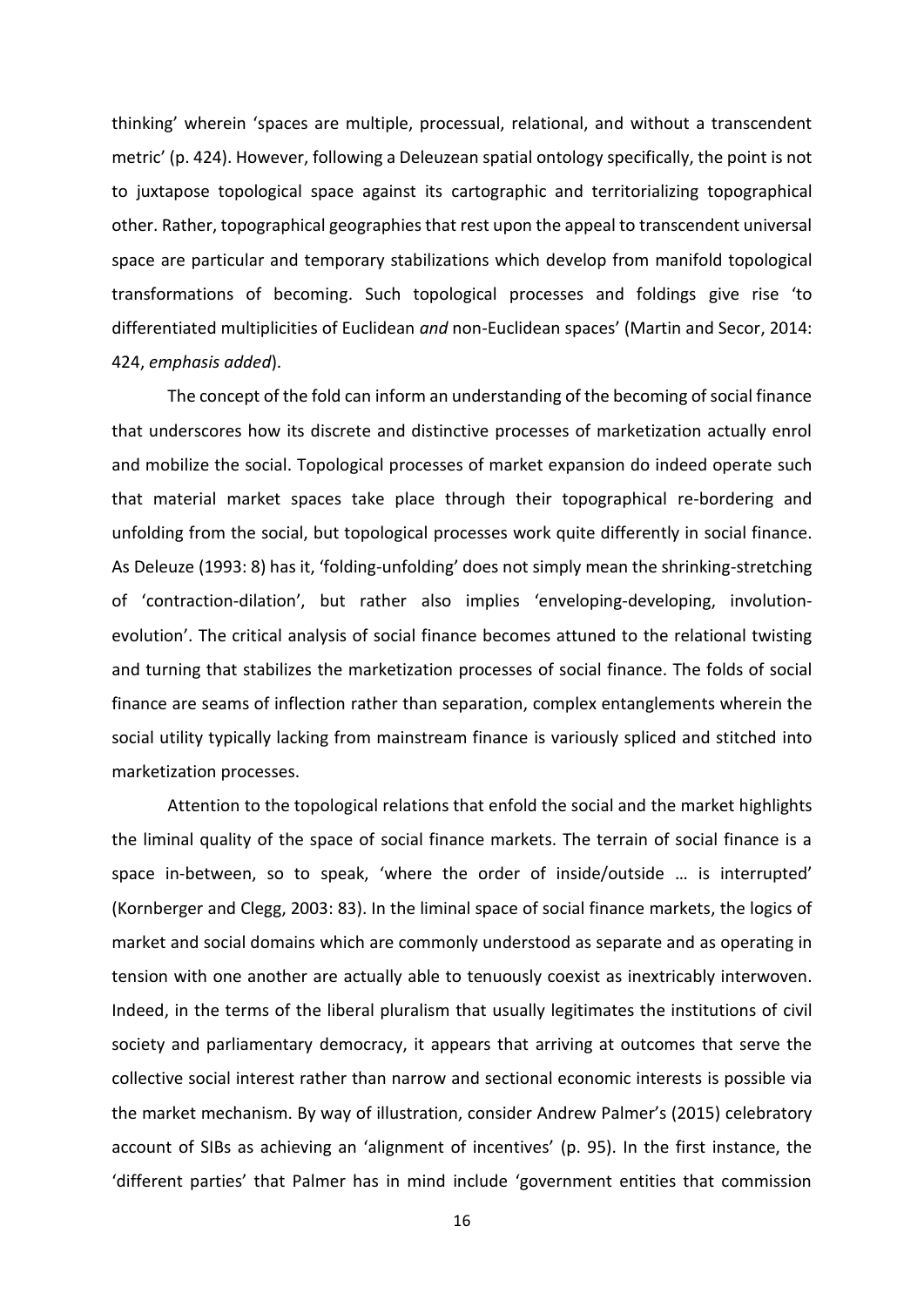services, the social organizations that provide those services, and the investors that supply capital' (p. 99). With the development of SIBs, so-called 'discretionary' and 'prevention-based' social policy programmes that would otherwise disappear in the course of fiscal austerity are renewed, service providers receive a funding that does not correspond to the brief cycles of government contracts or grants from foundations, and investors receive returns whilst doing good. Because of the social problems that they address, SIBs are also said to be in the interest of those members of society who are not presently in a position to help themselves. And, given that the income streams underlying the bonds are future fiscal savings calculated to accrue from social impact in the present, SIBs are also said by Palmer to be aligned with the interests of taxpayers.

Also revealing as to the liberal pluralist understanding of the social enrolled in the making of social financial markets is how the category of 'value' operates in an inclusive manner to capture otherwise incompatible orders of worth. In social finance markets, 'value' provides a flexible placeholder where competing valuations and values can not only coexist, but ostensibly be combined. 'Value' may be the risk/return of an investment, but this is folded into 'values-based' judgments of investors who are interested in 'societal value' (Barman, 2015). As Jed Emerson (2003: 35) states when elaborating his influential concept of 'blended value', 'Value is often viewed in either economic or social terms', but 'true value is nondivisible, consisting of a blend of economic, social, and environmental components'. It follows that value creation is not a zero-sum relation between the collective social interest and market interests, wherein achieving greater social or environmental impact inevitably minimises financial returns to capital (Emerson, 2003: 37-38). Rather, through blended value, equivalences between investor values and an array of associational values are made possible. For investors, a singular financial 'bottom-line' becomes a 'double bottom-line' or, when environmental values and interests are added, a 'triple bottom-line'.

Given that markets are, by definition, spaces of collective calculation that combines quantification and judgement (Callon and Law 2005), the topologies that fold the social and the market into social finance markets necessarily entail devices that make value knowable and valuations and capitalizations possible. In Deleauzean terms, the folds of social finance are movements of 'enveloping-developing' and 'involution-evolution' that become achievable through calculations of value that are somewhat different to those that constitute value in mainstream financial markets. A range of calculative techniques and devices make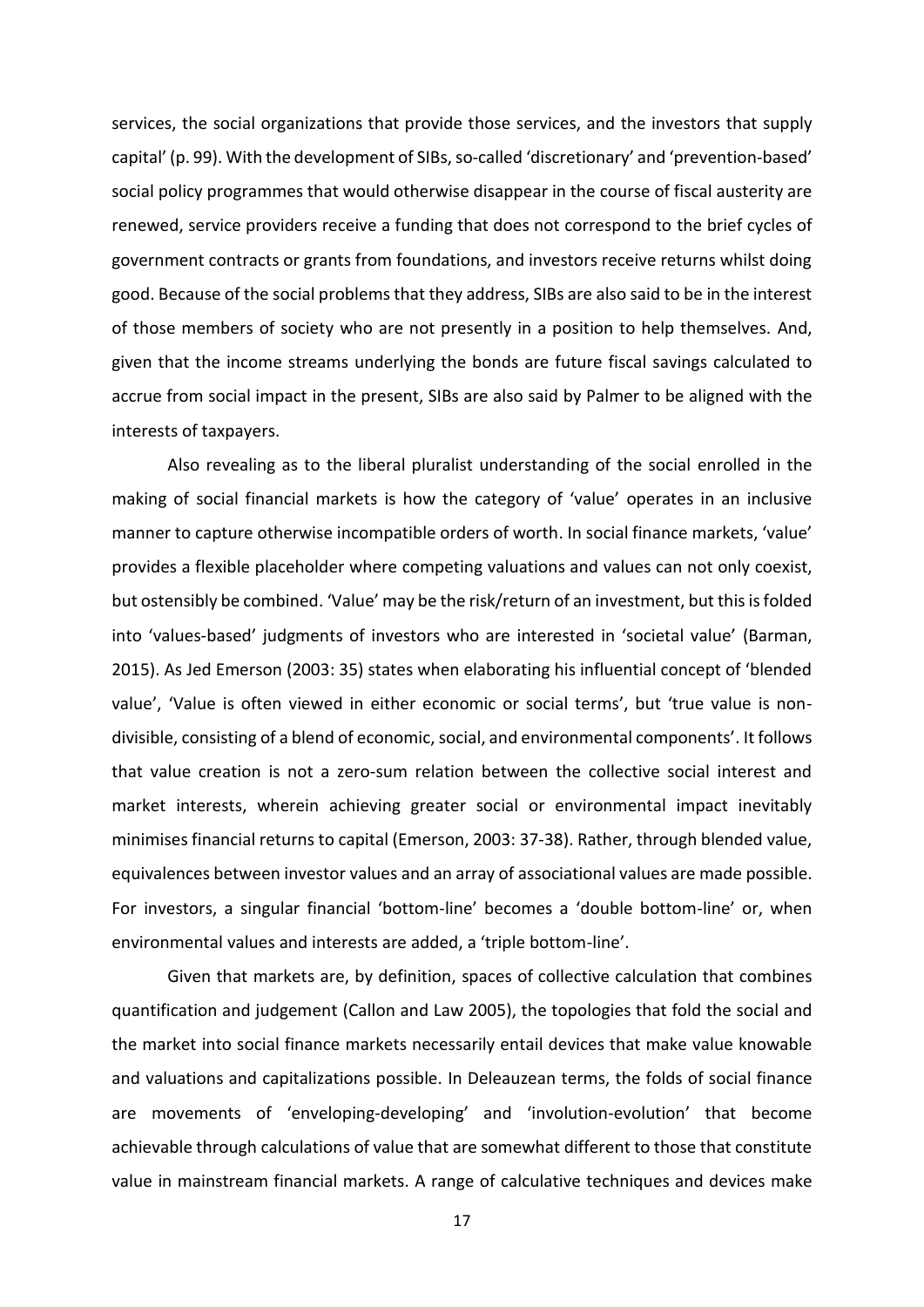up what Barman (2015) terms the 'value infrastructure' of social finance markets. The Impact Reporting and Investment Standards (IRIS) are one such device. Authored by the Global Impact Investing Network (GIIN) - a Rockefeller Foundation-sponsored not-for-profit organization - IRIS are a suite of indicators that cover the social and environmental performance of firms and other organizations. IRIS was formulated with reference to over forty existing taxonomies and reporting standards for social and/or environmental value. As such, while investors select the specific indicators from the IRIS suite that they wish to apply to a particular organization and some investors continue to prefer to utilise their own sets of indicators, IRIS does serve to begin to standardize social impact and render it commensurate across firms and sectors. Such comparability is a key consideration for investors.

Building from IRIS, the Global Impact Investing Reporting System (GIIRS) - created by B-Analytics, a spin-off from B-Lab, the not-for-profit that also sets and implements the certification standards for 'B Corporations' – provides a rating system that is also part of the value infrastructure of social finance. This is a single score and a number of stars through which investors can quickly judge between the impact of firms and organizations. Commensuration and comparability are advanced with more immediacy and simplicity. Parallels with the ratings produced for bond markets by Moody's, Standard & Poors and Fitch, as well as Morningstar's ratings of mutual funds for retail investors in the US, were explicit reference points when GIIRS were designed (Barman, 2015). Indeed, GIIRS ratings are applied to the social impact of both firms and organizations, on the one hand, and social investment fund structures, on the other.

Constituting the objectification of social value, IRIS and GIIRS are certainly boundary drawing devices that determine what is to be valorized by investors seeking impact and what is not. However, what is also notable about IRIS and GIIRS is that they do not afford a singular calculation of value by investors that compounds together potential financial returns and projected social impact. Instead, IRIS and GIIRS equip investors with calculative tools of valuation that complement the calculations of risk/reward that they commonly deploy in their portfolio management across mainstream financial markets. As Barman (2015: 16-17) is careful to tease out, IRIS and GIIRS afford 'the co-presence of economic value alongside social and environmental value' in social finance markets. To return to Nicholls and Emerson's (2015: 5) map of the 'spectrum' of social finance, it follows that IRIS, GIIRS and other measures and metrics of social value can be mobilized regardless of whether an investor's 'primary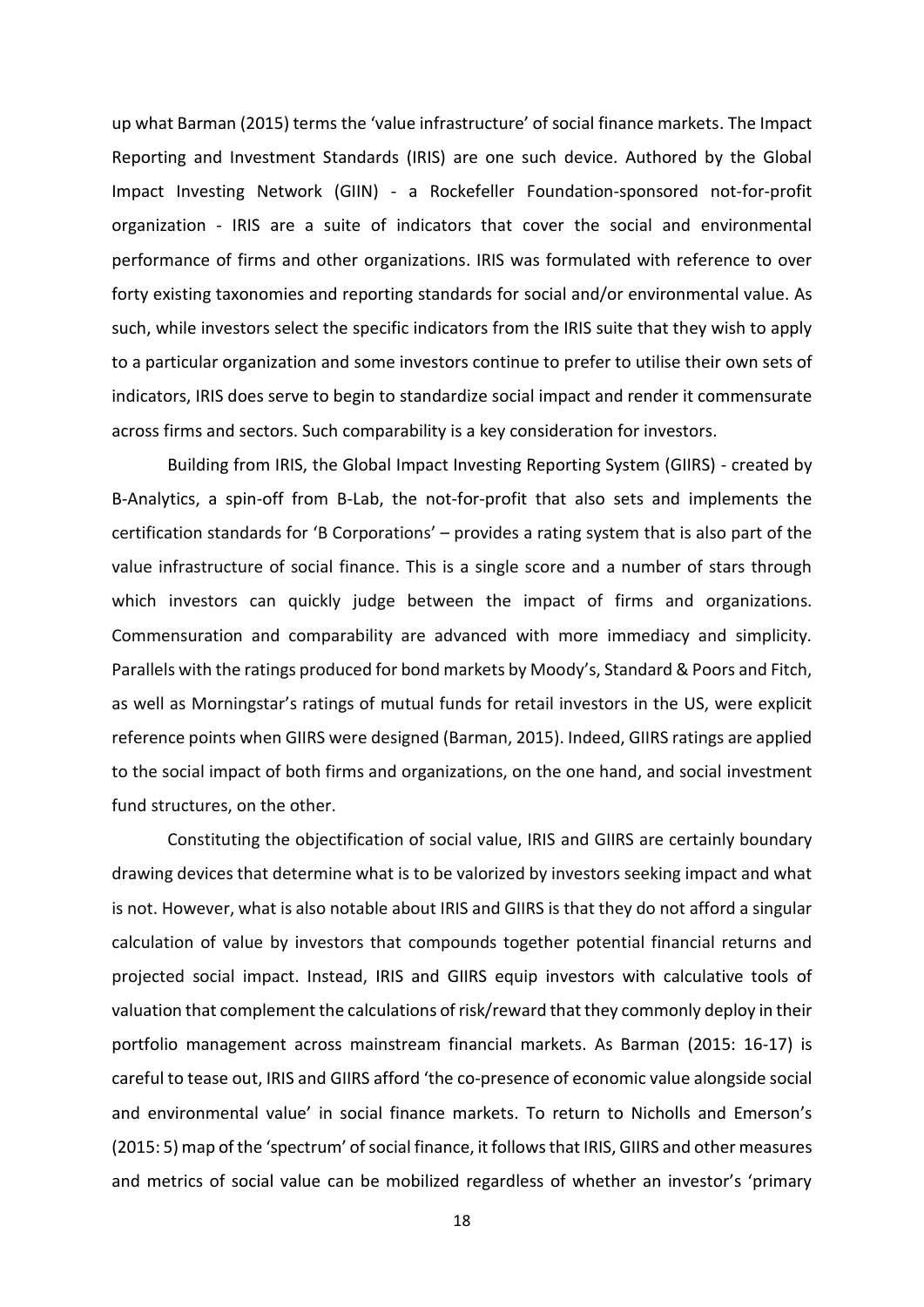driver' is 'societal value' or 'financial value'. They facilitate a commensuration and comparability of valuations of social impact and performance, but this is a 'customized commensurability' that is 'empty of judgement' and works with, rather than against, 'value dissonance' (Barman, 2016: 223, 2015: 14).

Put differently, what is constituted through IRIS, GIIRS and other similar valuation devices is not a moral and normative imperative for capital to be allocated in the name of the collective social good, but a liberal ethics of investment. As I have argued elsewhere by drawing on Foucault's reading of liberal ethics as 'the conscious practice of freedom' (Langley 2010), ethical responsibility to others in addition to oneself remains a choice for investors that, in this instance, is facilitated by devices for the valuation of social impact. As the folds of social financial markets are inscribed on and through the bodies of investors – 'the torsion that constitutes the fold of the world and the soul', in the terms of Deleuze (1993: 26) - it is the subjectivity of the ethical investor that is figured. There are strong parallels in this respect with how the inclusion of screening devices in the portfolio selection models of mutual fund providers affords SRI by retail investors, subjects who seek to provide for their own freedom and security while performing ethical responsibilities to others. Here screening raises questions about the rationality and limitations of prevailing risk/reward calculations, but it simultaneously reduces political disagreement over the allocation of capital to a series of calculative, personal and ethical decisions. Not dissimilarly, for mainstream institutions that are increasingly choosing to hold and intermediate social impact investments, calculative devices of social value help to constitute such choices as ethical and therefore as consistent with their own wider portfolios and business models.

The mobilization of liberal ethics ensures that investment and capitalization in social finance is always a matter of calculative choice, but the ethical investor subjects and institutions of social finance markets are also summoned-up in a number of ways. For example, the notion of 'impact investment' was itself coined at meetings in Bellagio, Italy, during 2007 and 2008. Under the leadership of the Rockefeller Foundation, the meetings sought to demarcate social finance markets and offer them up to mainstream investors as a 'new asset class' (Oleksiak, Nicholls and Emerson, 2015: 208). The performance of ethical investment has also been given considerable impetus by sovereign states and international organizations. The Group of 8 (G8) held a Social Investment Forum in London in 2013, for example. It subsequently produced a Taskforce report that - identifying what it called 'the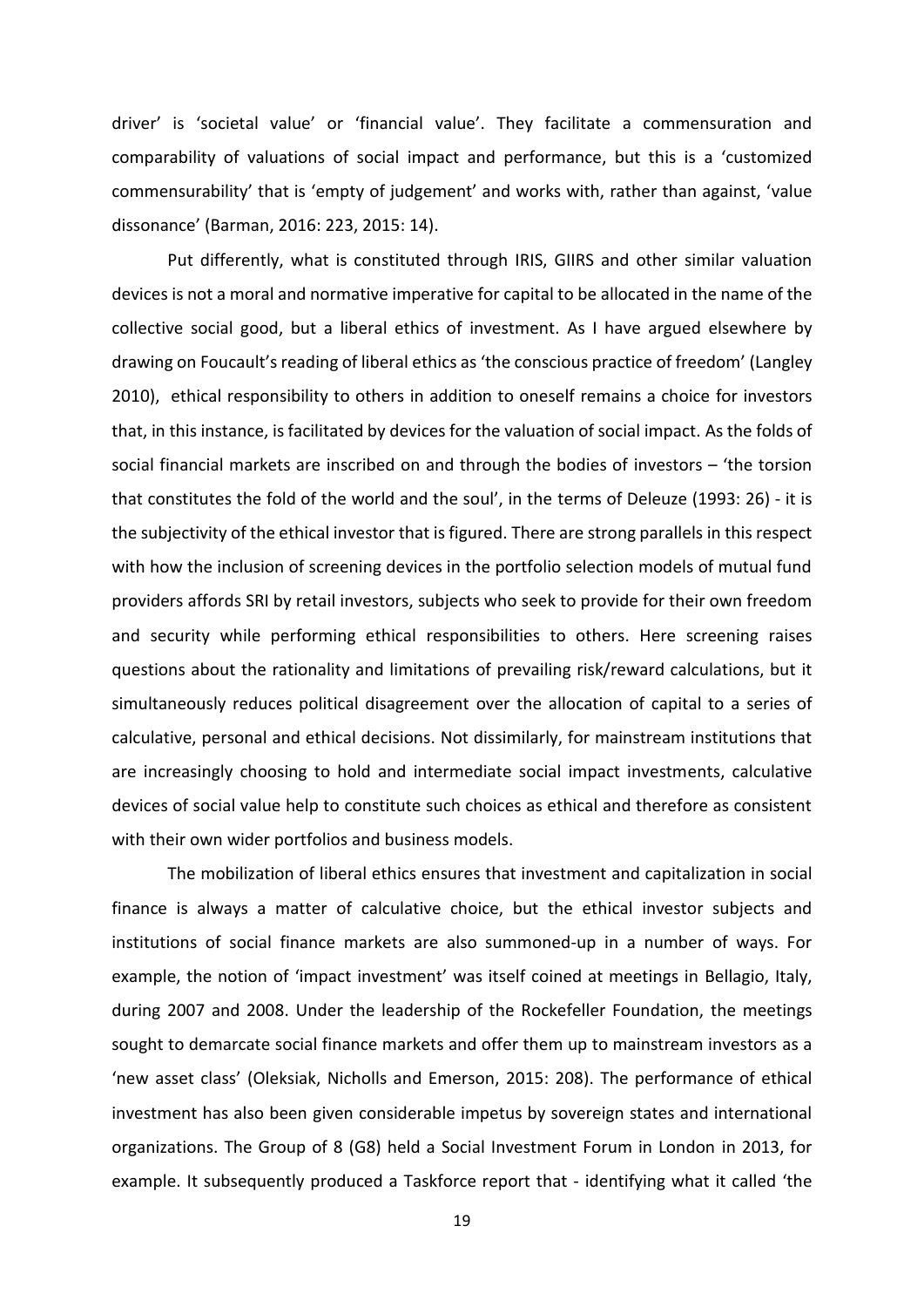invisible heart of markets' - outlined a number of government policiesto unleash the potential of ethical investment (G8 2013). Such steps include tax relief on social investment – such as that provided in the UK since 2013 to encourage investment in social enterprises – and the provision of guarantees or grants to make social investment structures relatively safe for ethically-inclined and risk-averse investors. Meanwhile, Zenia Kish's (2017) anthropological study of the annual SoCaP conferences – held in San Francisco since 2007 and tapping into the expertise, wealth and entrepreneurialism of the venture capital industry in the Bay area – highlights the choreography of optimistic and hopeful affective energies around ethical investment. For example, when encouraging investors to regard 'doing well' and 'doing good' as fundamentally inseparable, the conference organizers position the two key exhibition and events tents dedicated to 'Money' and 'Meaning' directly opposite each other and encourage the flow of attendees between them.

The liberal associations and subjectivities that are enrolled in the marketizations of social finance also extend to the organizations that competitively seek investment capital and funding. For those pursuing finance, the measures and metrics of social value utilised by ethical investors generate a requirement to produce and report the necessary data on their performance and impact. For advocates of social finance, such data production and reporting is said to have positive benefits for social economy organizations. It makes them work more effectively and efficiently to strategize objectives, monitor practices and 'drive a focus on what is scalable' (i.e. on what will increase their size and economies of scale) (Mulgan 2015: 61). Put in more critical terms, however, intensified competition between social organizations for social finance works to transform those organizations: to be a social organization is increasingly, by definition, a matter of being an organization that embraces social entrepreneurialism. Those working in the social economy to provide services to individuals and households take on the further task of collecting highly structured data capable of demonstrating the impact of their own entrepreneurial and innovative interventions.

As Chiapello (2015: 26) summarizes it, 'Social entrepreneurship is based on the premise that what social activities are lacking to achieve real efficiency is genuine entrepreneurs who will manage their activities with the same verve and the same methods as entrepreneurs in the for-profit world'. The inscription of the folds of social financial markets on and through the bodies of borrowers serves to figure the subjectivity of the social entrepreneur. The celebration of social entrepreneurship and summoning-up of social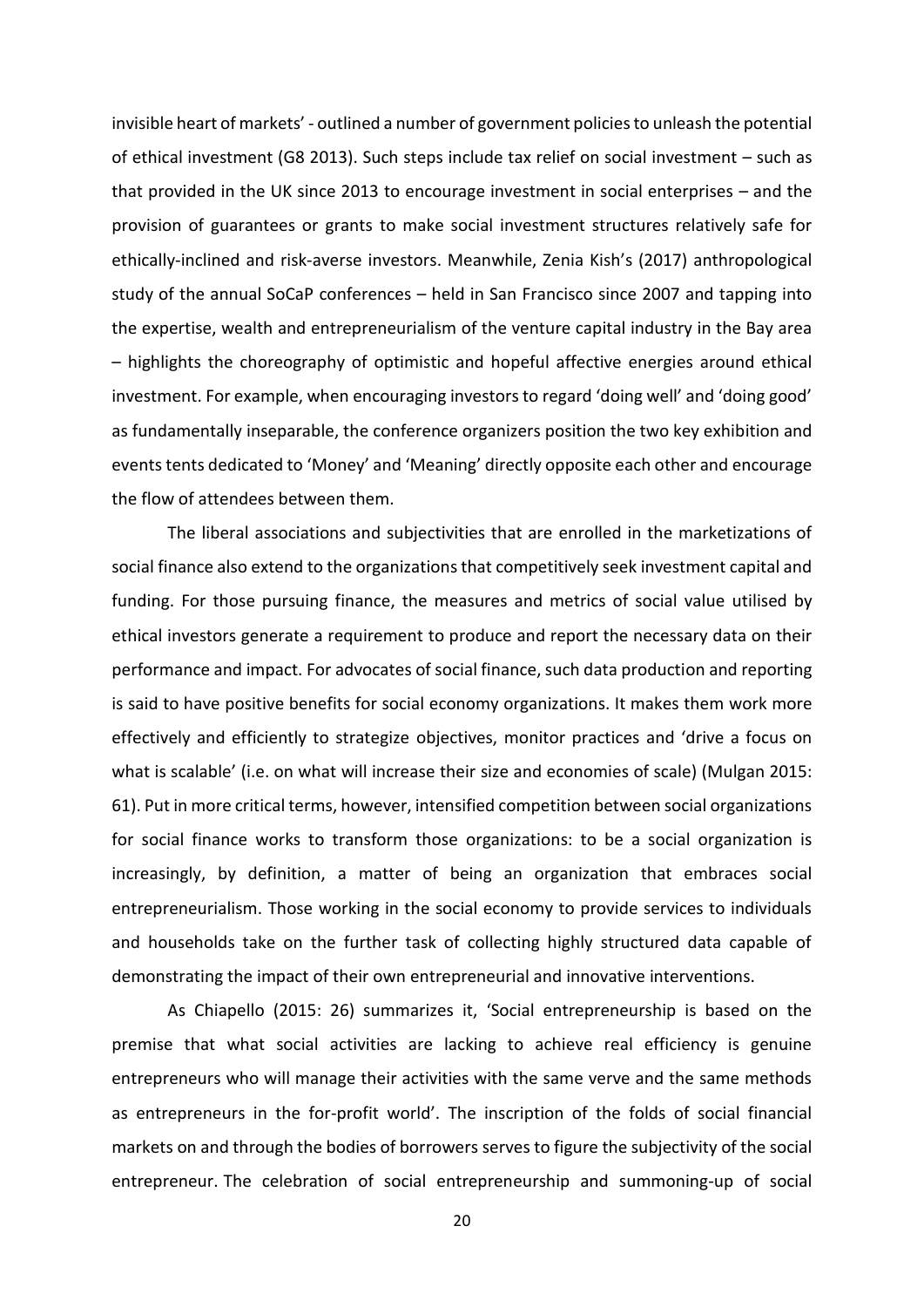entrepreneurs is perhaps most profound and immediate when it reconfigures the organizational practices of charities and NGOs that work to alleviate global poverty (Mitchell, 2017). But it has also been shown to be at work in the projects of contemporary socially engaged artists and performers in the UK, for example (Rosamond, 2016). Meanwhile, in Cooper, Graham and Himick's (2016) account of two London-based projects funded through SIBs, the 'SIB transforms all participants in the bond, except perhaps the homeless themselves, into entrepreneurs. The homeless are instead "failed entrepreneurs" who become securitized into the potential future cash flows of investors' (p. 63). Not dissimilarly, for Kish and Leroy (2015) writing in the US context, SIBs serve to transform impoverished urban black subjects typically considered valueless into laudable objects of investment in ways that parallel the raising of debt to finance the Atlantic slave trade.

### **Conclusions**

At the very moment when 'Economic geographers have finally rediscovered the market both as an abstract institutional logic as well as in its materialization 'on the ground'' (Berndt, 2015: 1866), it would appear that markets have gained new momentum and moved on. Witness, for example, the rise of 'the sharing economy', 'social entrepreneurship' and 'social innovation' that, in different and diverse ways, all signal new market forms that share a powerful allure and legitimacy precisely because they are, at once, both more-or-less market *and* more-or-less social in character. In Polanyi's (1944) terms, we appear to have arrived at a moment in which our social bonds continue to need 'protection' from unfettered markets, but, in a significant twist on his analysis, markets, private investors and entrepreneurship are held out as the very means for providing that protection.

There is arguably even greater analytical and political urgency at present, then, for research into marketization processes that addresses the spatial constitution of heterogeneous and variegated market forms. The emergence and consolidation of social finance markets would seem to be a case in point. For Andrew Palmer (2015: xviii) of *The Economist* magazine, for instance, social finance provides a working example of how the financial markets can be made to operate as a 'powerful problem-solving machine' for social and environmental ills. In such a context, it is perhaps not surprising that critical reactions to social finance markets have been quick to emphasize their transformative, financializing and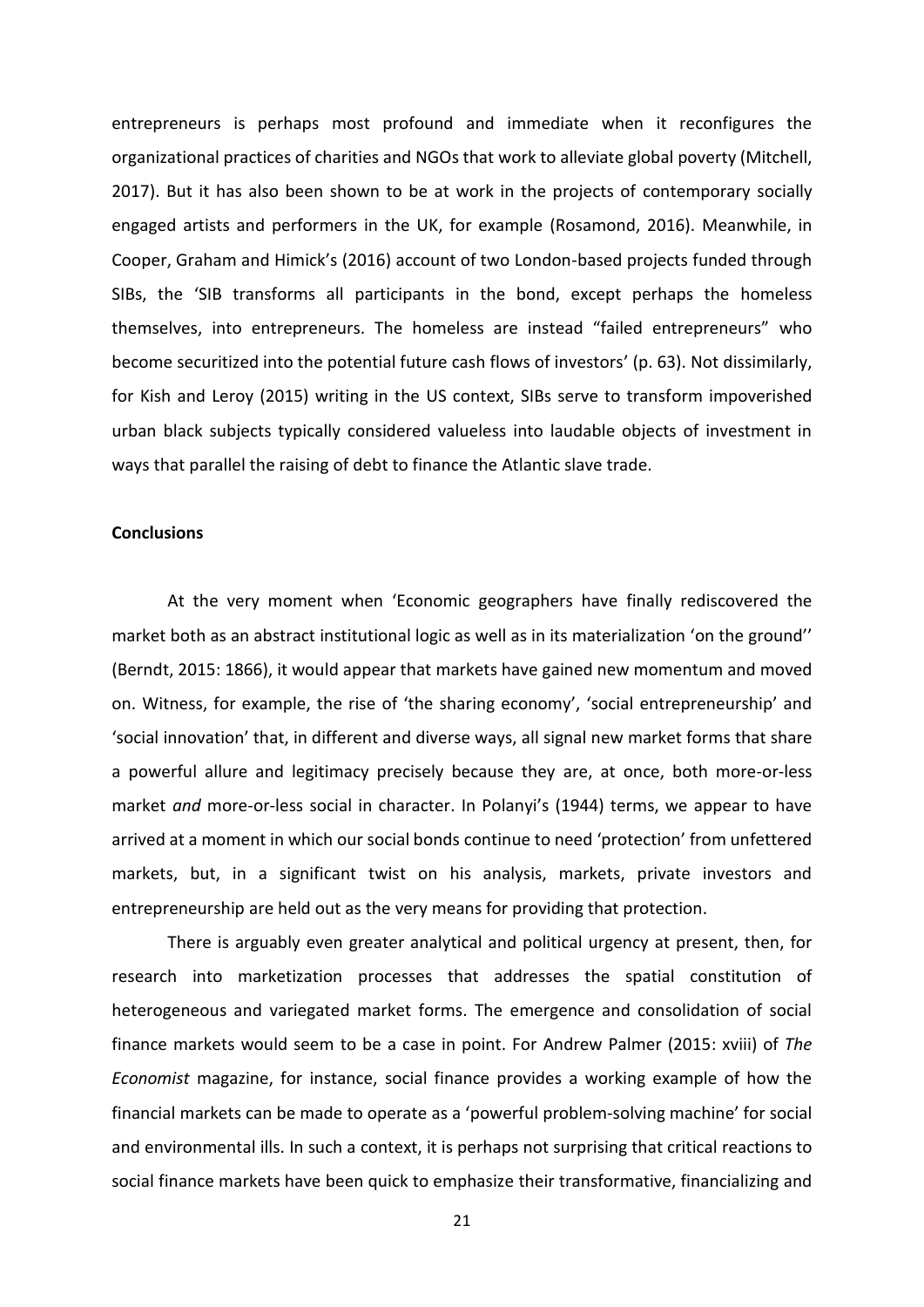deleterious consequences for social policymaking, the social economy, global poverty alleviation, and so on. This article has nonetheless stressed that the incipient financialization of the social is necessarily dependent upon distinctive and dynamic marketization processes.

Contributing to themes of research in the cultural economy of marketization, I have offered a critical understanding of social finance as one modality of marketization among many, a relatively discrete and hybrid modality of marketization 'on the ground'. In this regard, the making of social finance markets was held to combine processes of financial marketization – valuations and capitalizations that are distinct from commodity marketization and constitute calculative encounters between agents (i.e. investors, debtors) and objects (i.e. assets) - with tendencies to experiment with market design to find solutions to collective social problems. Given the proliferating processes of marketization noted above, further critical attention clearly needs to be given to the ways in which various hybrid modalities of marketization stabilize and destabilize on the ground.

The most distinctive feature of social finance as a hybrid modality of marketization – i.e. that it is, at once, both more-or-less social *and* more-or-less market – was also shown to be problematic for geographical research that, infused with a cultural economy perspective, tends to understand the taking place of marketization processes in topographical terms. Social finance markets, in short, are not an outward expansion that pushes back the imagined limits of market space and imposes new differentiations of inside and outside between market and social domains. I have therefore sought to further geographical concerns with how marketization processes take place across and through space, and elaborated upon Deleuze's concept of 'the fold' to further a topological understanding of the marketization processes of social finance. It was argued that although topological processes of market expansion can operate such that marketization takes place through the topographical unfolding of market and social space, these processes work very differently in social finance. Social finance markets were shown to take place through the twists and turns of relational geographies that fold the social into marketization processes and which remake the social as markets are made. Rather than erasing the social, then, the various splicing and stitching of the social into financial marketization processes was also shown to refigure it as liberal associations and subjectivities that are pluralist, ethical and entrepreneurial. In sum, as social finance and other hybrid modalities of marketization take place by enlivening a liberal social on the very terrain of the market itself, what is politically troubling is that the orientation to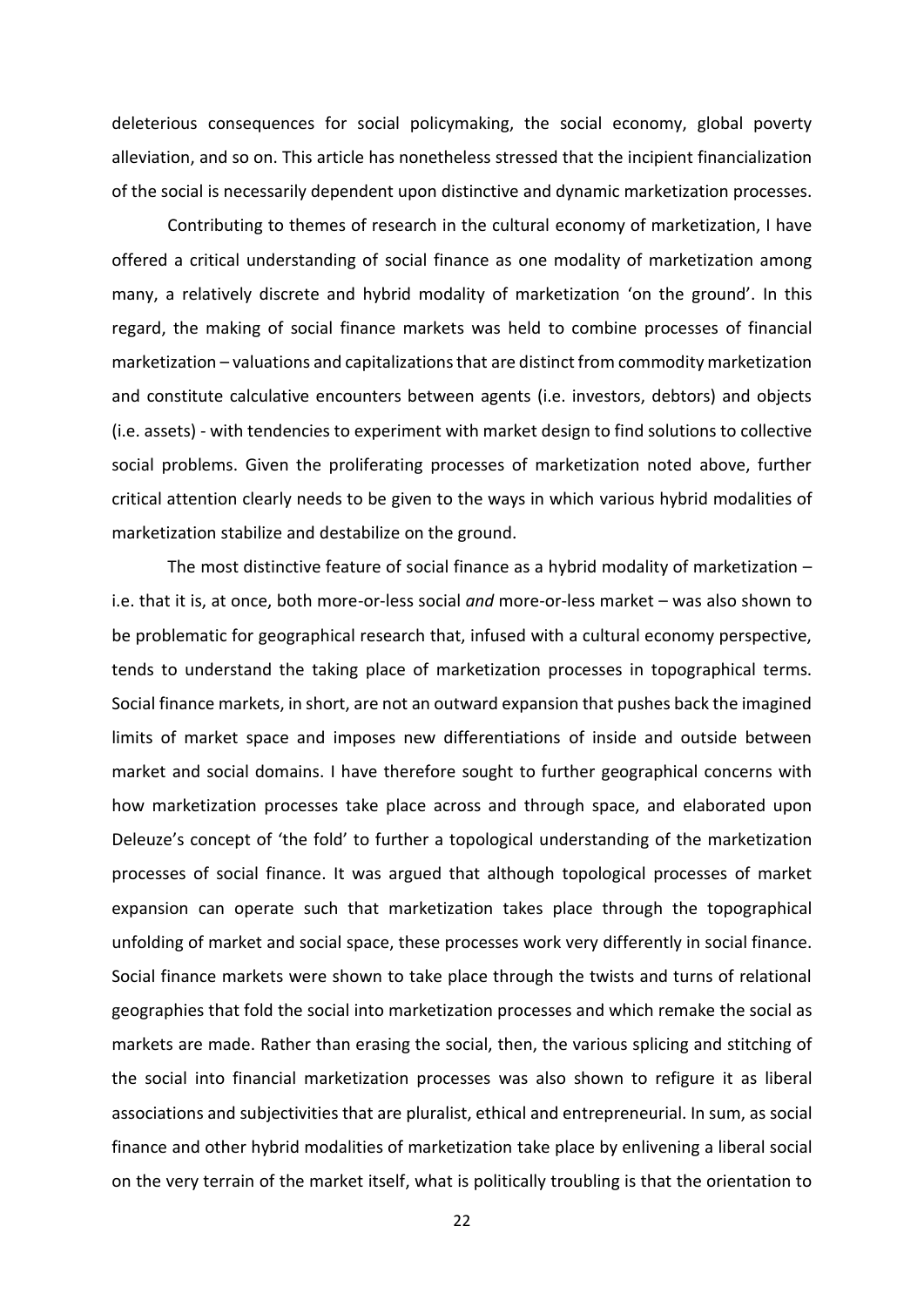act on social equity, social redistribution and social justice is further side-lined and rendered beyond the pale in public debate.

### **Bibliography**

Allen J (2011) Topological twists: Power's shifting geographies. *Dialogues in Human Geography* 1(3): 283–298.

Allen J (2016) *Topologies of Power: Beyond Territory and Networks*. Abingdon: Routledge.

- Amin A (2009) Locating the social economy. In Amin A (ed.) *The Social Economy: International Perspectives on Economic Solidarity*. London: Zed Books, pp. 3-21.
- Barman E (2015) Of principle and principal: Value plurality in the market of impact investing. *Valuation Studies* 3(1): 9-44.
- Barman E (2016) *Caring Capitalism: The Meaning and Measure of Social Value*. New York: Cambridge University Press.
- Berndt C and Boeckler M (2009) Geographies of circulation and exchange: Constructions of markets. *Progress in Human Geography* 33: 535–51.
- Berndt C and Boeckler M (2011a) Geographies of markets: Materials, morals and monsters in motion. *Progress in Human Geography* 35: 559–67.
- Berndt C and Boeckler M (2011b) Performative regional (dis-)integration: Transnational markets, mobile commodities and bordered north-south differences. *Environment and Planning A* 43(5): 1057-1078.
- Berndt C and Boeckler M (2012) Geographies of marketization. In Barnes TJ, Peck J and Sheppard E (eds.) *The Wiley-Blackwell Companion to Economic Geography*. Oxford: Wiley-Blackwell, pp. 199-212.
- Boeckler M and Berndt C (2013) Geographies of circulation and exchange III: The great crisis and marketization 'after markets'. *Progress in Human Geography* 37: 424–32.
- Berndt C (2015) Ruling markets: the marketization of social and economic policy. *Environment and Planning A* 47(9): 1866-1872
- Bishop M and Green M (2008) *Philanthrocapitalism: How the Rich Can Save the World and Why We Should Let Them*. London: A&C Black.
- Çalışkan K and Callon M (2009) Economization, part 1: Shifting attention from the economy towards processes of economization. *Economy and Society* 38: 369–98.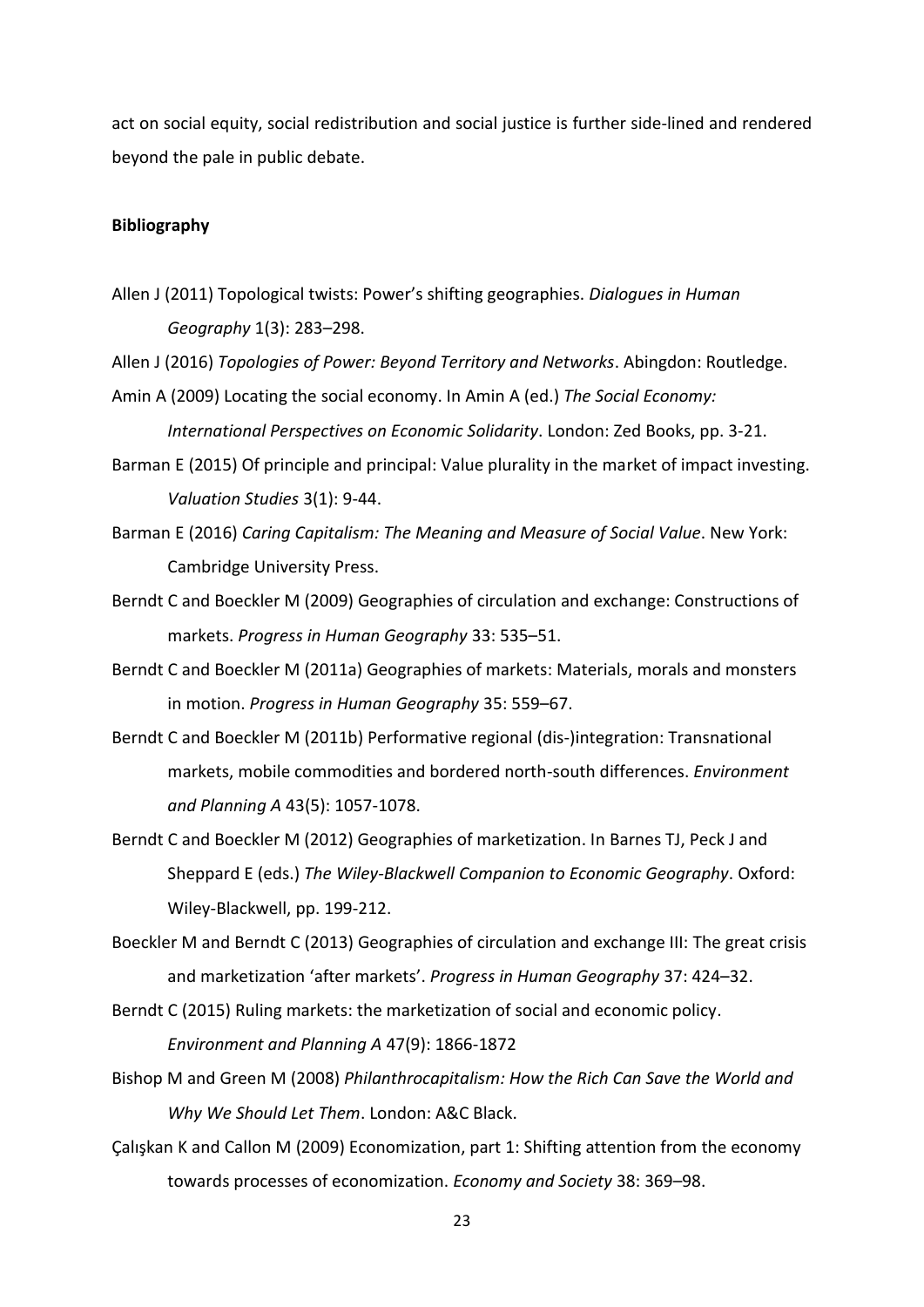- Çalışkan K and Callon M (2010) Economization, part 2: A research programme for the study of markets. *Economy and Society* 39(1): 1–32.
- Callon M (1998) Introduction: The embeddedness of economic markets in economics. In: Callon M (ed.) *The Laws of the Markets*. Oxford: Blackwell, pp. 1-57.
- Callon M (2007) An essay on the growing contribution of economic markets to the proliferation of the social. *Theory, Culture & Society* 24(7–8): 139–163
- Callon M (2009) Civilizing markets: Carbon trading between in vitro and in vivo experiments. *Accounting, Organizations and Society* 34(3-4): 535–548.
- Callon M (2016) Revisiting marketization: From interfacemarkets to market-agencements. *Consumption Markets & Culture* 19(1): 17-37
- Callon M and Law J (2005) On qualculation, agency, and otherness. *Environment and Planning D* 23: 717-733

Chiapello E (2015) Financialisation of valuation. *Hum Stud* 38(1): 13–35

- Chiapello E and Godefroy G (2017) The dual function of judgment devices: Why does the plurality of market classifications matter? *Historical Social Research* 42(1): 152-188
- Christophers B (2013) *Banking Across Boundaries: Placing Finance in Capitalism*. Wiley Blackwell.
- Christophers B (2014) From Marx to market and back again: Performing the economy. *Geoforum* 57: 12–20
- Cooper C, Graham C and Himick D (2016) Social impact bonds: The securitization of the homeless. *Accounting, Organizations and Society* 55(1): 63-82.
- Deleuze G (1993) *The Fold: Leibniz and the Baroque*, translated by T. Conley, Minneapolis, MN: University of Minnesota Press.

Deleuze G (1999) *Foucault*. London: Continuum

- Doel M (1996) A hundred thousand lines of flight: a machinic introduction to the nomad thought and scrumpled geography of Gilles Deleuze and Felix Guattari. *Environment and Planning D* 14(3): 421 -43
- Dowling E (2016) In the wake of austerity: Social impact bonds and the financialisation of the welfare state in Britain. *New Political Economy*, forthcoming
- Emerson J (2003) The blended value proposition: Integrating social and financial returns. *California Management Review* 45(4): 35-51.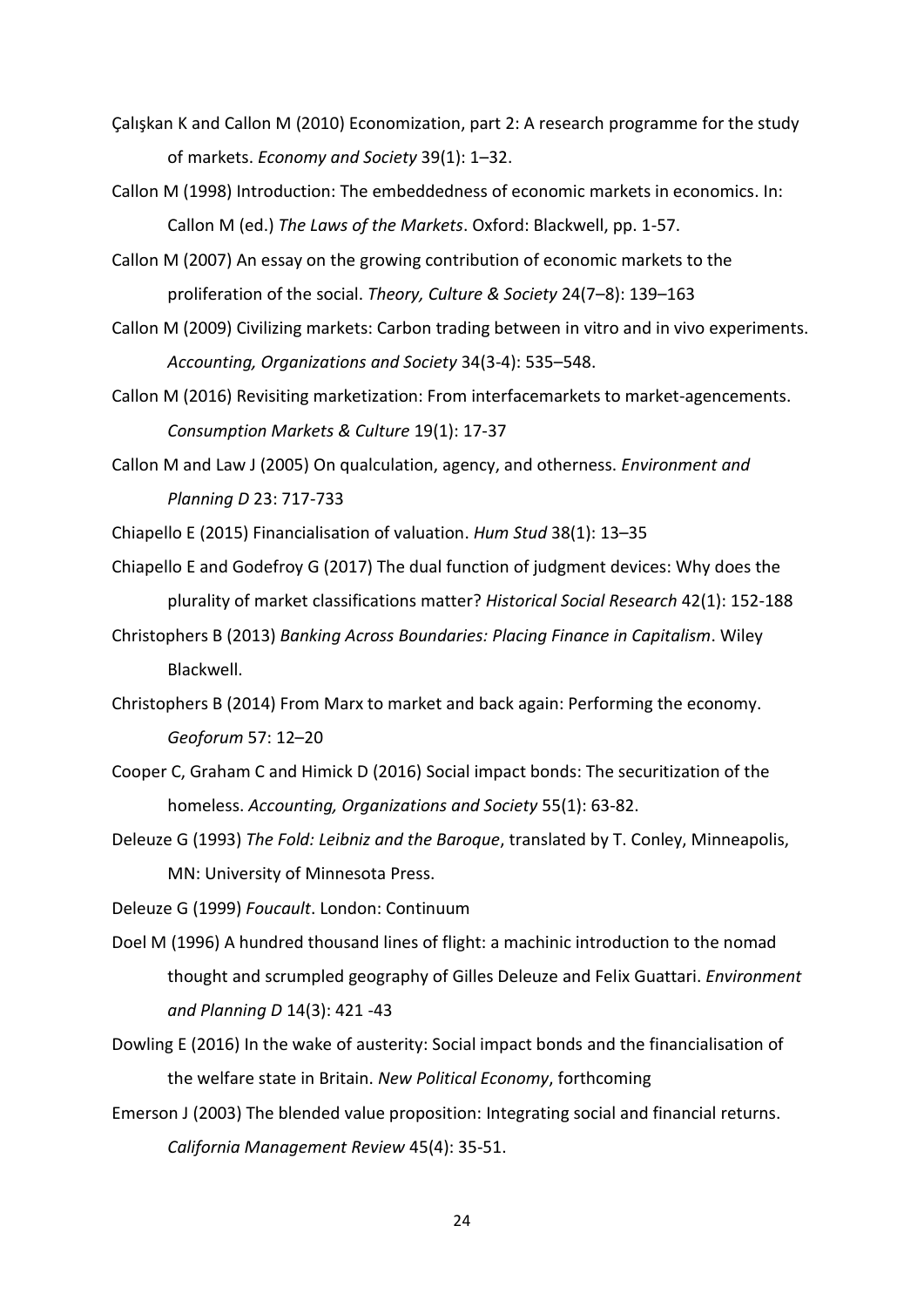- Frankel C, Ossandón J and Pallesen T (2017) The organization of markets for collective concerns. *Economy and Society,* forthcoming
- Freireich J and Fulton K (2009) *Investing for Social & Environmental Impact: A Design for Catalyzing an Emerging Industry*. New York: Monitor Group.
- Fuller D, Jonas AEG and Lee R (eds.) *Interrograting Alterity: Alternative Economic and Political Spaces*. Farnham, Surry: Ashgate
- Geiger S, Harrison D, Kjellberg H and Mallard A (eds.) (2014) *Concerned Markets: Economic Ordering for Multiple Values*. Cheltenham: Edward Elgar.
- G8 Social Impact Investment Taskforce (2013) Impact investment: The invisible heart of markets. Available at:

[http://www.socialimpactinvestment.org/reports/Impact%20Investment%20Report%](http://www.socialimpactinvestment.org/reports/Impact%20Investment%20Report%20FINAL%5b3%5d.pdf) [20FINAL\[3\].pdf](http://www.socialimpactinvestment.org/reports/Impact%20Investment%20Report%20FINAL%5b3%5d.pdf)

- Hartley J (2014) Social Impact Bonds are going mainstream. *Forbes Magazine*, 15 September, 10-11.
- Hebb T (2013) Impact investing and responsible investing: What does it mean? *Journal of Sustainable Finance & Investment* 3(2): 71–74.
- Kish Z (2015) *Investing for impact: Philanthrocapitalism and the rise of ethical finance*. PhD Thesis. New York University.
- Kish Z and Leroy J (2015) Bonded life. *Cultural Studies* 29(5-6): 630-651.
- Kornberger M and Clegg S (2003) The architecture of complexity. *Culture and Organization* 9(2): 75–91
- Langley P (2010) The ethical investor and embodied economies. In: Abdelal R, Blyth M and Parson C (eds.) *Constructing the International Economy*. Ithaca, NY: Cornell University Press.
- Latour B (2005) *Reassembling the Social: An Introduction to Actor-Network-Theory*. Oxford: Oxford University Press.
- Lehner, OM (2015) Crowdfunding in social finance. In Nicholls A, Paton R and Emerson J (eds.) *Social Finance*. Oxford: Oxford University Press, pp. 521-542.

Leyshon A, Lee R and Williams C (eds.) (2003) *Alternative Economic Spaces*. London: Sage Liebman J and Sellman A (2013) *Social impact bonds: A guide for state and local* 

*governments*. Harvard Kennedy School, Social Impact Bond Technical Assistance Lab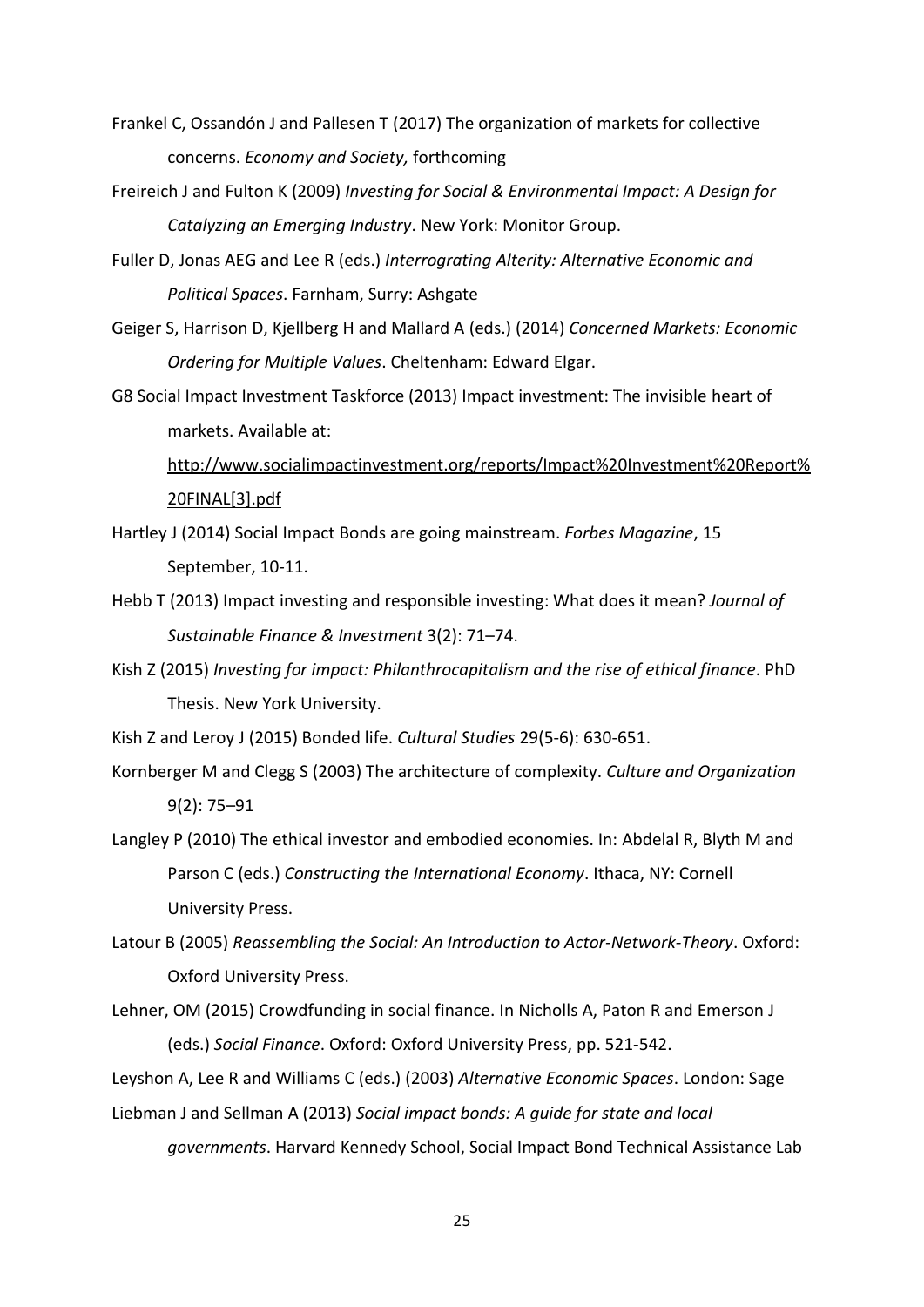- Martin L and Secor, AJ (2014) Towards a post-mathematical topology. *Progress in Human Geography* 38(3): 420-438
- Mitchell T (2007) The properties of markets. In: MacKenzie D, Muniesa F and Siu L (eds.) *Do Economists Make Markets? On the Performativity of Economics*. Princeton, NJ: Princeton University Press, pp. 244-275.
- Moore M-L, Westley FR and Nicholls A (2012) The social finance and social innovation nexus. *Journal of Social Entrepreneurship* 3(2): 115– 132.
- Mitchell K (2017) Metrics millennium: Social impact investing and the measurement of value. *Comparative European Politics*, online early
- Mulgan G (2015) Social finance: Does 'investment' add value? In Nicholls A, Paton R and Emerson J (eds.) *Social Finance*. Oxford: Oxford University Press, pp. 45-63.

Muniesa, F. et al. (2017) *Capitalization: A Cultural Guide*. Paris: Presses des Mines.

- Nicholls A and Emerson J (2015) Social finance: Capitalizing social impact. In Nicholls A, Paton R and Emerson J (eds.) *Social Finance*. Oxford: Oxford University Press, pp. 1-44.
- O'Donohoe N, Leijonhufvud C, Saltuk Y, Bugg-Levine A and Brandenburg M (2010) *Impact Investments: An Emerging Asset Class*. New York: JPMorgan Chase & Co.
- Oleksiak A, Nicholls A and Emerson J (2015) Impact investing: A market in evolution. In Nicholls A, Paton R and Emerson J (eds.) *Social Finance*. Oxford: Oxford University Press, pp. 207-251.
- Ouma S, Boeckler M and Lindner P (2013) Extending the margins of marketization: Frontier regions and the making of agro-export markets in northern Ghana. *Geoforum* 48(2): 225–235.
- Palmer A (2015) *Smart Money: How High-Stakes Financial Innovation is Reshaping Our World – For the Better*. New York: Basic Books
- Participants in the Economic Geography 2010 Workshop (2011) Editorial—Emerging themes in economic geography: Outcomes of the Economic Geography 2010 Workshop. *Economic Geography* 87(2):111–26.

Peck J (2012) Economic geography: island life. *Dialogues in Human Geography* 2(2):113–33

- Peck J (2013a) Disembedding Polanyi: exploring Polanyian economic geographies. *Environment and Planning A* 45(7): 1536‐1544
- Peck J (2013b) For Polanyian economic geographies. *Environment and Planning A* 45(7): 1545‐1568